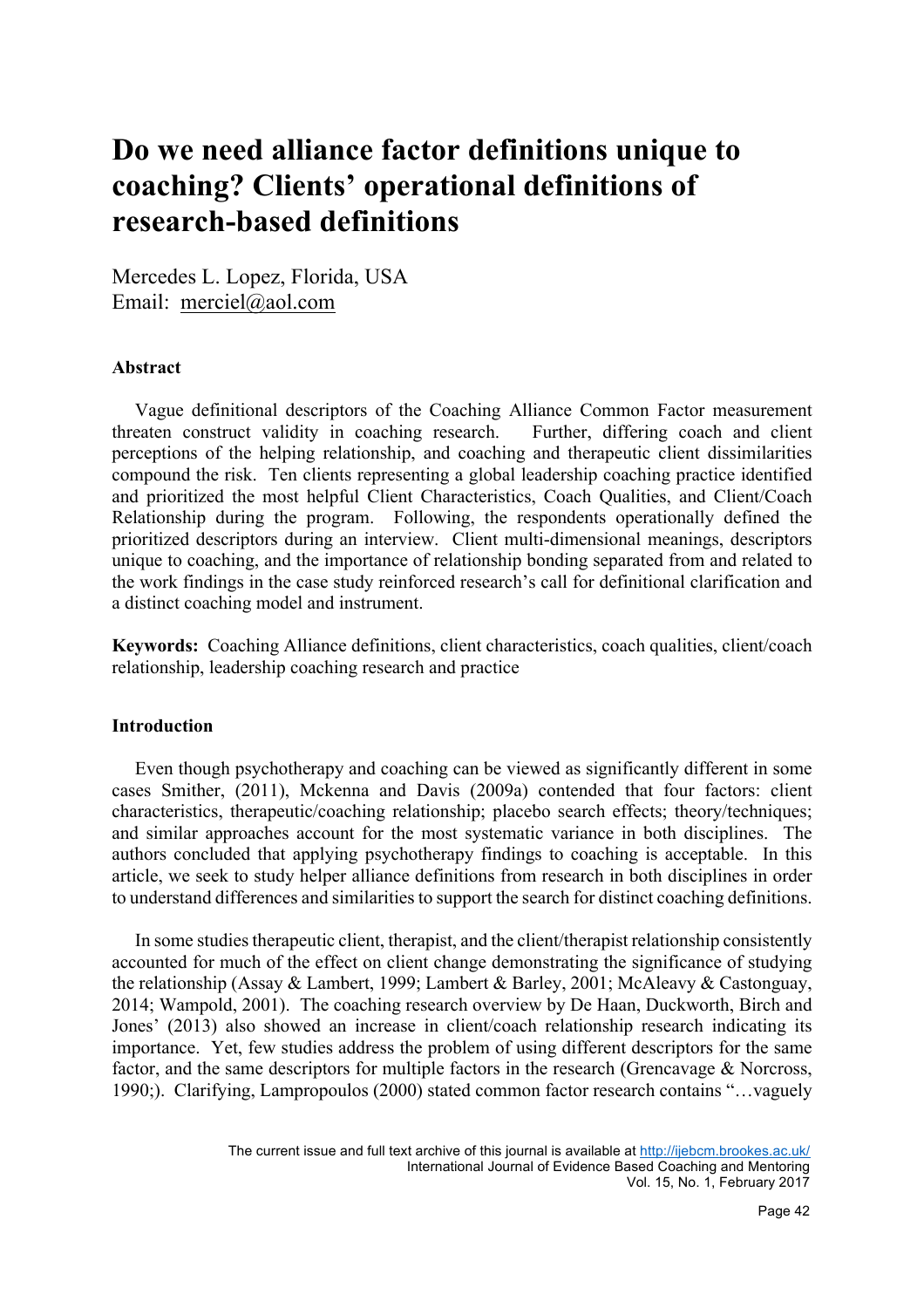defined common factors, different common factor definitions within models…" placing "...limitations on practicing professionals such as lack of operational definitions" (p.286). Further, Lampropoulos (2000) indicated that research authors' philosophies and practice preferences determine the design of common factor models and descriptors thus weakening the scientific study of common factors. Smith, Borneman, Brummel, and Connelly (2009) suggested that "Only with well-defined and measured criteria can we begin to accurately describe the relationship between the active ingredients in the executive coaching process and effective outcome" (p.289). Operational definitions, observable actions, behaviours, and scenarios (Kansas Institute for Positive Behavior), could be a step in addressing the research gap and supporting coaching practitioners. The qualitative case study exploration of ten leadership coaching leaders' operational definitions of the coaching alliance in a six month coaching programme was designed to provide initial steps to clarify the common factor grouping, client characteristics, coach qualities, and client/coach relationship. The purpose of the case study is to provide preliminary evidence showing the need for a unique coaching instrument by exploring clients' operational definitions of the coaching alliance, an identified critical factor for coaching success.

 Coaching client perceptions can compound the prior definitional issues. Bedi, Davis, and Arvay (2005), Horvath, Tapia and Symonds (2010), Krause, Altimir, and Horvath, (2011) posited that clients can have different perceptions of element importance in therapeutic and coaching alliances. More specifically, the therapist sees the relationship as a way to achieve a goal while the client sees it as trust development within the process supporting the change. McKenna and Davis (2009b) asserted that coaching clients are more open to interventions and client issues are less severe emphasizing the therapeutic and coaching client differences. Moreover, Krause et al. (2011) stated that "Relatively little has been done to clarify how the alliance is experienced by the participants" (p. 267). The research suggests that coaching and therapeutic clients differ and few studies address the coaching client view during the process. Definitional meanings interpreted by clients can differ from researcher and practitioner intent. Misinterpretation may cause risks to well-developed studies and coaching. The preceding research informed our research question: How do clients operationally define most helpful client characteristics, coach qualities, and the client/coach relationship in a leadership coaching process?

## **Background of the Alliance Definition**

 Historical research offers broad definitions such as Freudian transference, partnership, working alliance, therapeutic alliance, and helping alliance (Krause et al., 2011). In 2003, Tracey, Lichentenberg, Goodyear, and Claiborn separated Grencavage and Norcross's (1990) 35 alliance factor commonalities into three distinct common factor clusters (bond relationship, information shared, and therapeutic actions). The definitions narrowed and researcher philosophies began to emerge.

 Other authors studied the interrelatedness and separateness of the work and relationship. Krause et al. (2011) evolved Bordin's (1976) and Luborsky's (1976) mutual patient/therapist relationship and work responsibility to: 1) client and coach support each other

The current issue and full text archive of this journal is available at http://ijebcm.brookes.ac.uk/ International Journal of Evidence Based Coaching and Mentoring Vol. 15, No. 1, February 2017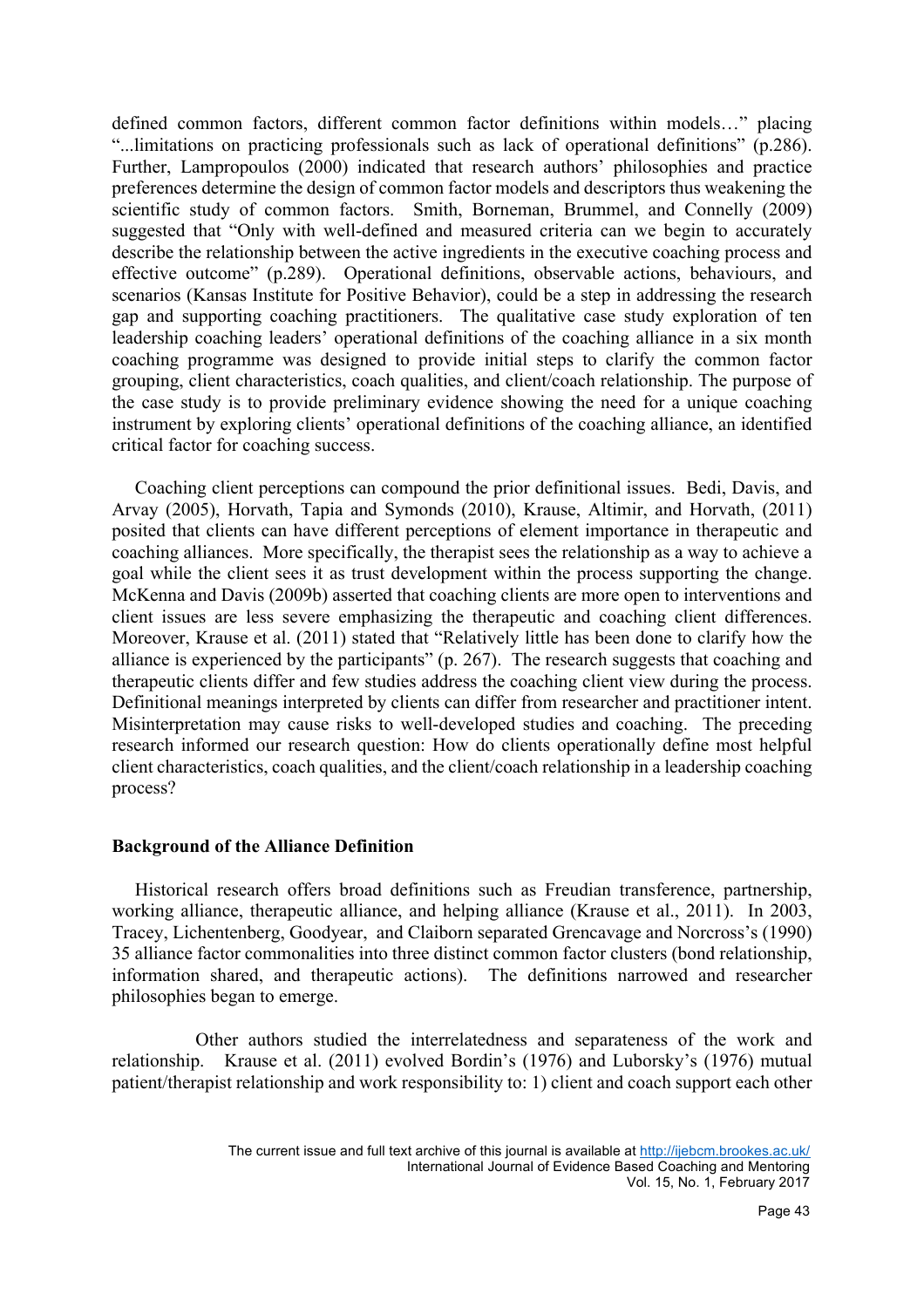and are committed to specific parts of the process, and 2) "the affective or emotional bond between therapist and client" (p. 269). Unlike Bordin and Luborsky, Krause et al. separated the therapist and client bond from the partnership doing the work. Differences in philosophy began to drive analysis and measurement of the alliance.

 Agreeing with Krause et al., Pargament, Lomax, McGee & Fang (2014) defined sacred moments as a necessary spiritual connection between the therapist and the client not connected to the work process. Similarly, de Haan and NeiB (2012) defined critical moments as "...exciting, tense, or significant moment experienced during coaching sessions" (p.200). We propose that the definitional study of client, coach, and relationship helpful behaviours during the program may be as important as how the factors influence the outcome. Clients' operational descriptions of helpful observable behaviors, actions, and scenarios may provide factor definitional information unique to coaching showing how the relationship developed and blended with the work during the program.

## **Method**

Case studies answer 'how and why' and include exploration, descriptions, and explanations of participant experiences. The goal of a case study is to discover hypotheses and new information to support theories and practitioners (Yin, 1994; Flyvbjerg, 2006**)**. The article's qualitative case study design includes describing, exploring, explaining, and discovering similarities in coaching clients' experiences for a deeper understanding of participant perceptions of what happened and why during a common coaching program. The intent of the design is to provide preliminary data from the results to answer the question: "Do we need Alliance Definitions unique to coaching"? Interview data, patterns across quantitatively measured therapeutic and coaching research data sources, and documentation of participants' past coaching activities offer a triangulation to achieve data credibility and trustworthiness.

 Kvale (1995) stated that trustworthiness in a qualitative study is demonstrated if the study process documentation allows repeatability. Presenting the current article's procedures as accurately as possible may support others who wish to repeat the current study. To that end, we present descriptions of the population sampling, participant review document and interview procedures, and summary of design process in a flow chart.

Population sampling and process

 Our leadership coaching practice spanned global and domestic corporations of different sizes, types of industries and organisational cultures. To examine consistency and similarities of responses in the study, we selected 20 participants representing our leadership coaching practice who participated in a six-month coaching programme.<sup>1</sup> The purposeful maximum variation sampling characterized the leadership practice by gender, age, countries, cultures, and management levels ranging from mid-management to president. Samples representing a mixed variation of participants different on dimensions need to be large enough (10-20) to achieve saturation of data therefore giving the opportunity for small to large diverse agreement

 $1$  Program process, approach, and population demographic descriptions are available from authors in graph form

The current issue and full text archive of this journal is available at http://ijebcm.brookes.ac.uk/ International Journal of Evidence Based Coaching and Mentoring Vol. 15, No. 1, February 2017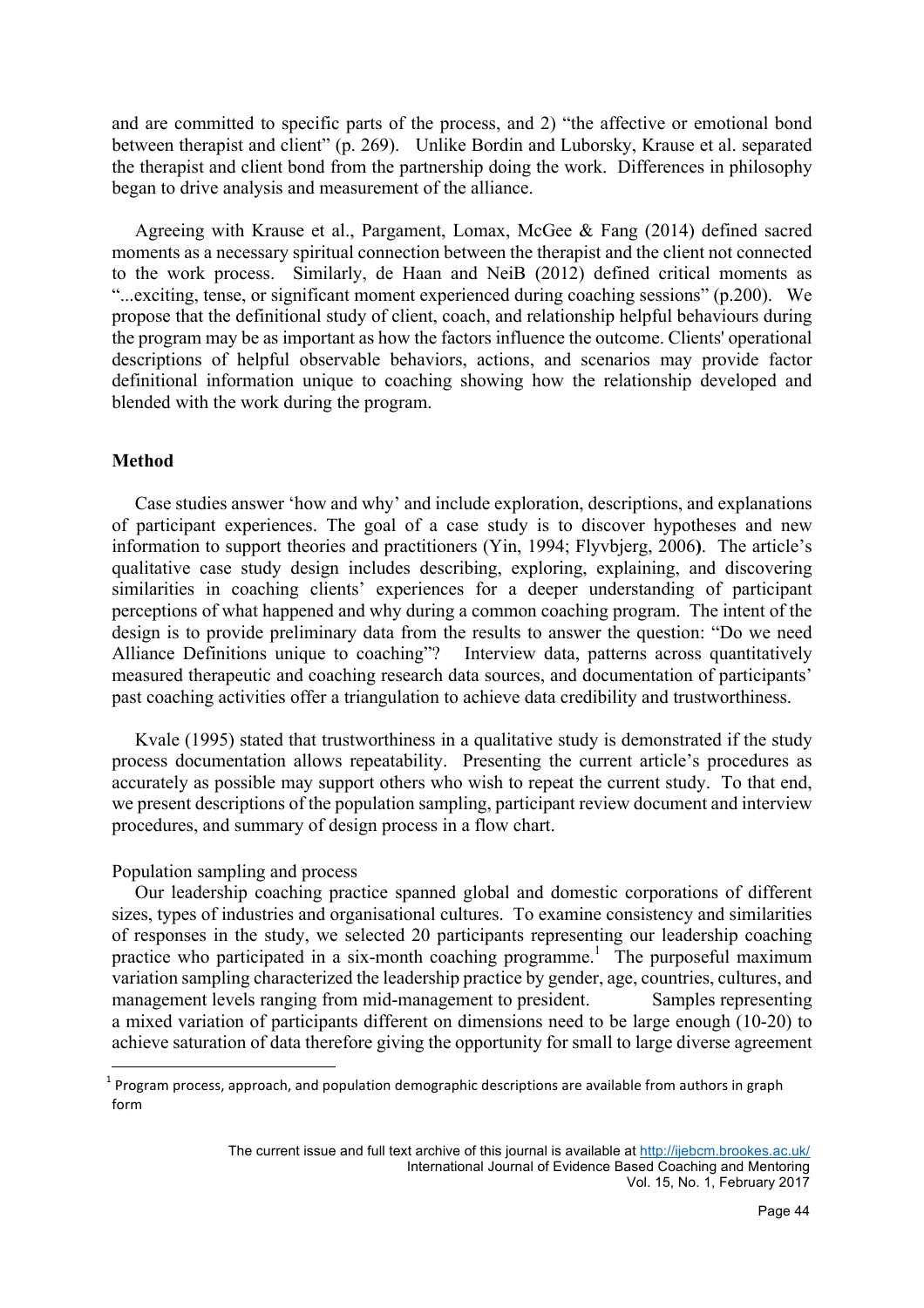(Patton, 2001). Ten of the twenty leaders who received email invitations, a study description, and a request for a phone conference confirmed their involvement by email. A follow-up phone call reconfirmed participation. Upon request, participants returned signed American Psychological Association consent forms to be interviewed and taped. Roese & Vohs (2012) proposed the use of recall material reminders to minimise participant hind-sight issues and enhance credibility and quality in a qualitative study. During the past coaching programme, the coach documented each leader's area of need, progress, exercises, and pre-post coaching assessment results. To ease recall of the past coaching experience, the ten participants received the prior documentation. The following week, the participants received the review document described in the next section. After the completion of the participant review document, the participants and the interviewer scheduled phone interviews.

Participant review document design and process

 Two goals of the review document were: to provide a definitional framework to familiarise the participants with research-based descriptors of Client Characteristics, Coach Qualities, and Client/Coach Relationship, and to elicit a list of most helpful prioritised descriptors from the participants. Each coaching alliance factor had a set of descriptors drawn from frequently mentioned and recommended descriptors in psychological, psychotherapeutic, family and marital counselling and coaching research, and published instruments. We limited the review document to research-based common factors and descriptors to add internal consistency to the study. We used Grencavage and Norcross (1990) research as a base and included new categorical descriptors from post-1990 common factor studies<sup>2</sup> We edited out repeated descriptors reducing the descriptors to 129 descriptors for the three alliance factors, Client Characteristics, Coach Qualities, and Client/coach relationship<sup>3</sup>. Two rounds of prioritisation for 'most helpful' during the process reduced the list of 129 descriptors to 49 for the interview definitional process and data analysis. The introduction described each factor in general. Instructions requested the participants to select the descriptors found to be most helpful during the leadership programme (Round 1). After a first step of marking the most helpful in the list of descriptors, the participants responded to three requests (Round 2).

- 1) Considering your personal experience, please select three top descriptors from the previously marked most helpful descriptors.
- 2) For each of the three top selections, please write an example of the attribute/skill on how it was demonstrated, and how you think it helped.
- 3) Please add other attributes/skills/events that do not appear in the list for each factor and how it helped and how it was demonstrated.

Interview design and process

 The objective of the telephone interview was for each participant to operationally define Round 1 and Round 2 descriptors prioritised as most helpful. The interviewer asked each participant for operational definitions of the individual's descriptor marked as most helpful (See interviewer question examples below). Questioning was an in-depth flexible and dynamic semi-structured approach with the interviewer setting up the conversation as equals to comfort

<sup>&</sup>lt;sup>2</sup> Post-1990 common factor research sources have an asterisk in the References section.<br><sup>3</sup> A table of Participant Review Document Descriptors is available from authors.

The current issue and full text archive of this journal is available at http://ijebcm.brookes.ac.uk/ International Journal of Evidence Based Coaching and Mentoring Vol. 15, No. 1, February 2017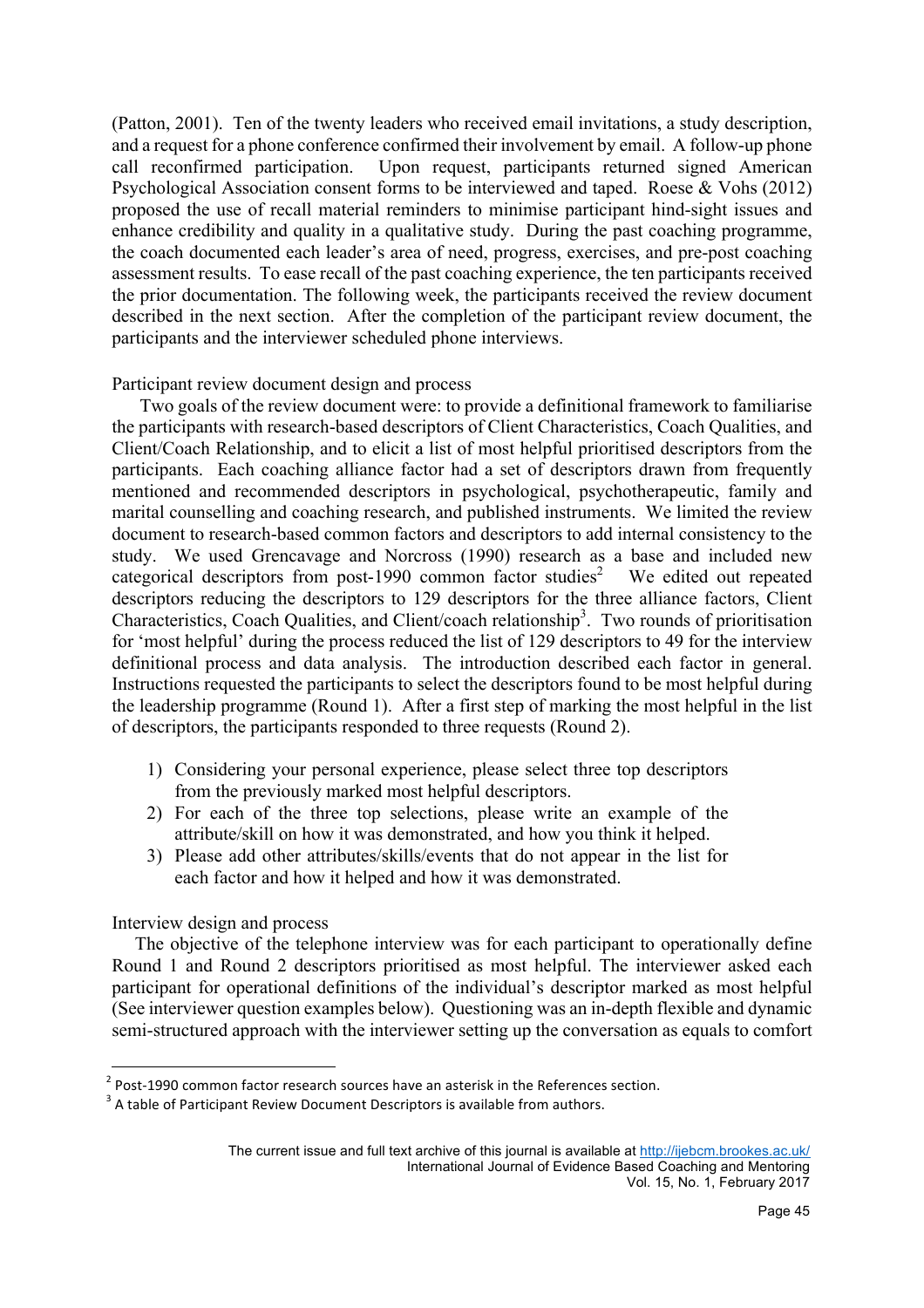the participants and foster open responses. (Taylor & Bogdon, 1984). Secondly, the interviewer purposely identified and set aside personal biases (Leedy & Ormond, 2015), and focused on the interviewees' perspectives to avoid pre-judgments and preconceptions using disciplined bracketing and constantly thinking on subjectivity of process (Glesne, 1999). Dwyer and Buckle (2009) stated the core ingredient is to be "...open, authentic, honest, deeply interested in the experience of one's research participants, and committed to accurately and adequately represent their experience" (p. 59).

 Taping the interview and keeping notes supported the accuracy of the information. The interview design included an open-ended introduction tailored to each participant that allowed the client to ask questions and chat before the interview. The introduction also had a description of the interview process and the time (1 hour and rescheduling if necessary, the goal (further defining Round 1's and Round 2's most helpful definitions), and clarifying review document's written responses). A specific instruction asked: "What was the client's personal meaning of the descriptors marked as most helpful and how the client saw them demonstrated during the leadership programme?" The interviewer probed and asked for 'think-alouds' when applicable and used open-ended questions regarding thoughts, feelings, stories, and experiences to gain insight into the thought processes of the respondent's deepest definitional meanings. Examples of questions for each coach alliance factor were:

- 1) Client Characteristics: "Please tell me how you think you demonstrated relationship building skills? What did you say or do that showed others that you wanted to build a relationship? Do you have an example?"
- 2) Coach Qualities: "What behaviour did your coach demonstrate that told you that she had confidence? How did she show empathy? What did the coach do or say that showed you she was challenging you? Please give an example."
- 3) Client/Coach Relationship: "What did you mean by mutual trust and please describe a scenario that illustrates what you mean? How would you describe the actions and scenarios that showed rapport between the coach and yourself? How did you act and how did your coach act when you detected rapport being built and established? Can you give an example?"

An additional quality check that tested for past recall of events was the last question asked in the interview: "How confident were you in responding to the questionnaire about a past leadership program? If confident, why?" Illustrated below is a flow chart summarizing design process.



**Figure 1. Summary of Design Process**

The current issue and full text archive of this journal is available at http://ijebcm.brookes.ac.uk/ International Journal of Evidence Based Coaching and Mentoring Vol. 15, No. 1, February 2017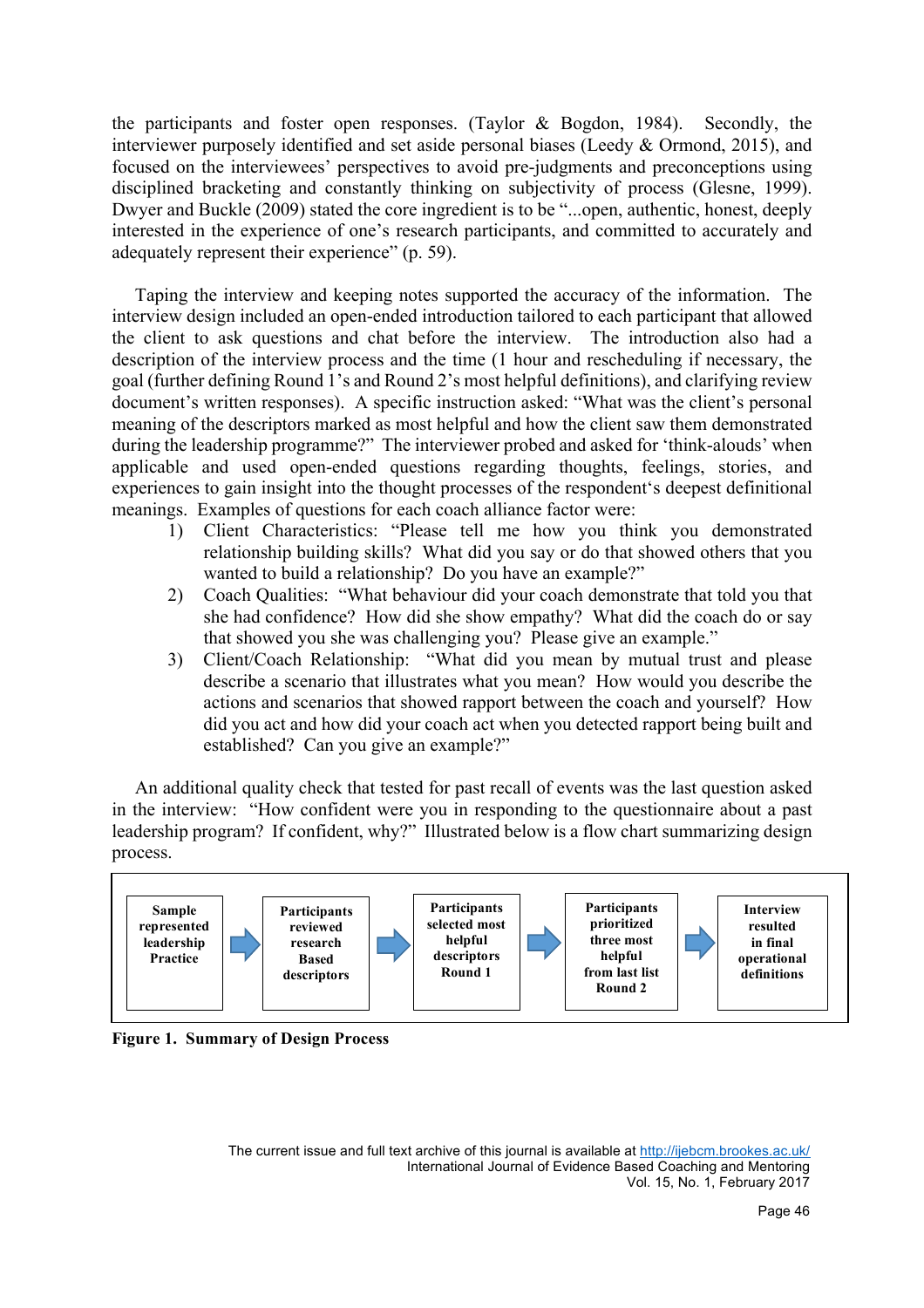#### Data Analysis

 In phase one of the analysis, the principal investigator examined the 10 completed review documents and made a master list of the participants' most helpful descriptors (Round 1) by factor. Next, factor descriptors selected by more than six or more participants yielded a shorter list for the article. Phase two's goal was to match each individual's three top priority factor descriptors (Round 2) in the review document against the shortened Round 1 list to ensure inclusion for definitional analysis. The final list yielded the most consistently appearing from Round 1 and Round 2 results selected by the majority of participants for the interview definitional process.

#### Participant review document and Interview definitional data analysis

 The independent manual analysis of the most helpful factor definitions by each author focused on selecting similar and different item definitions separating concrete general to specific phrases, and focusing on actions, expressions, patterns, and meanings. The aim was to document observable behaviors and scenarios using completeness, clarity, and objectivity criteria. Elements of an operational definition used in the analysis were a brief behavioral description, physical movements, behaviour intensity (Kansas Institute for Positive Behavior). Each analyst manually sorted, cut, and analysed the documented interview data independently. Comparison of the two manual analyses results generated a list of final operational definitions. The authors edited operational definitions and key factors for clarity, grammar, and anonymity. Summaries allowed inclusion of differences across participant responses. Following are the results and findings by coaching alliance factor.

#### **Results and Findings**

 The research question for the study was: How do clients operationally define most helpful client characteristics, coach qualities, and client/coach relationship in a leadership coaching process? Eliciting scenarios and probing in interviews for observable actions yielded Operational Definitions (ODs) and Key Factor Items (KFIs). Key factor items were participant responses not meeting the operational definition criteria of completeness, clarity, and objectivity but deemed important to share.

#### Round one: Most helpful client characteristics

 Six or more participants selected seven descriptors as most helpful during Round 1: *Motivation to change, Buy-in to coach, Accept responsibility to change, Reflective thinking, Recognise the need to change, Practicing new behaviour, and Self-awareness.* 

 Analysis yielded three consistencies in the client characteristic data. First, of the seven listed, *Buy-in to coach, Self-awareness, and Motivation to change* actively involved coach behaviours (see *Buy-in to coach and Motivation to change* definitions below in Round two). Participants consistently defined *Self-awareness* as "Coach helped me to avoid blind spots and was upfront with me". The focus for the *Self-awareness* definition was on the coach's behaviour support of awareness. The results support coach's involvement in the de Haan et al. (2012) and de Haan & Page (2013) coach/client interaction model. Second**,** the importance of peer, subordinate, and supervisor involvement appeared in the following descriptors: *Accepting responsibility to change (*see definitions below*); Reflective thinking* – "Made me see how others saw me"; *Recognising the need to change* – "Stopped doing what was impacting subordinates and peers" and "Non-supportive subordinate actions helped me to see reality and address issues"; and *Practicing new behaviour* – "Helped me to work with constant firefighting with staff". The involvement of "subordinates, peers, and staff" is unique to coaching in

The current issue and full text archive of this journal is available at http://ijebcm.brookes.ac.uk/ International Journal of Evidence Based Coaching and Mentoring Vol. 15, No. 1, February 2017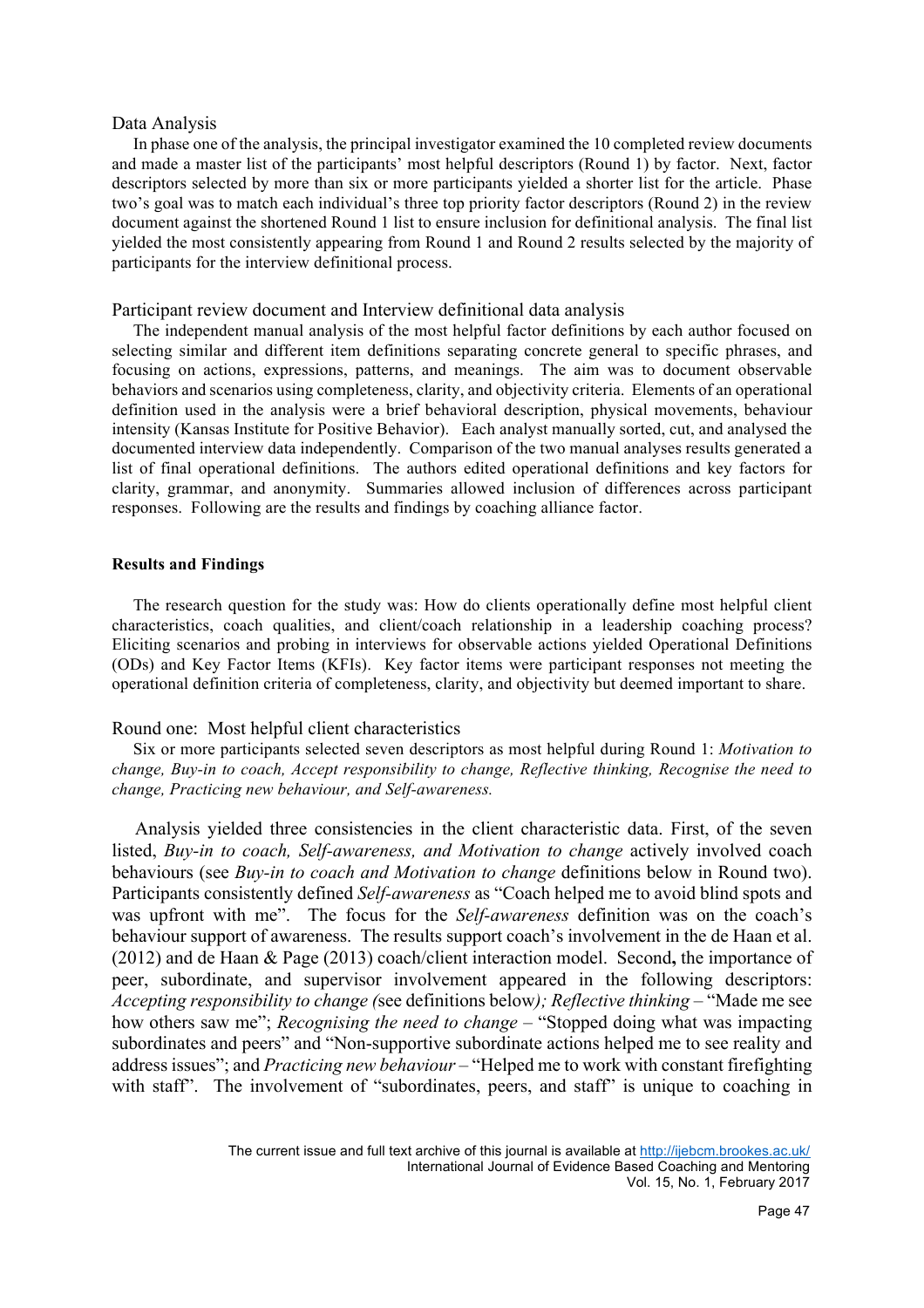organisations. Including organisational support descriptors influencing leadership growth in a coaching alliance instrument could provide a helpful systemic perspective for scientists and coaches. Third, participants reported observable and non-observable actions. *Practicing new behaviour* was an observable action, "Changing my body posture increased interactions in meeting". The remaining descriptors were client thoughts and feelings leading to action as described above. Practitioners may need to listen and question deeply and effectively during the coaching process to detect and support internal drivers. In summary, the multi-dimensions and content of the definitions suggest that the preceding helpful coaching client definitions may be an important area to explore further as suggested by Assay and Lambert (1999).

## Round 2: Prioritised client characteristics

 More than six participants selected *Motivation to change, Buy-in to coach, and Accepting responsibility to change* as most helpful.

• *Motivation to Change* ODs: Assessing, debriefing; taking appropriate feedback and acting on it; making significant contributions; showing positive changes; processes and understanding the need to change gave me hope; and, peer, and subordinate feedback. KFIs (internal motivators) included fear of failure, wanting to succeed, and motivated by desire to attain higher position.

• *Buy-in to Coach* ODs: coach showed consistency, kindness, and was firm; coach demonstrated honesty and believability through words and actions; coach showed she had track record; application of new approaches in real-time. KFI was coach understood I was scared.

• *Accept Responsibility to Change* ODs*:* Embracing debriefing and feedback by developing measureable action plans; supervisor made need to change clear; showing hard work committed me. KFIs were take action, not be a victim, made me determined.

 The results show that *Motivation to change* ODs and KFIs displayed internal (fear of failure and wanting to succeed) and external motivational sources (debriefing and feedback). The results support Ryan and Deci's (2000) motivation definitions and Deci and Ryan's (2012) Self-Determination Theory which posits different intrinsic and extrinsic motivational sources along a self-determination continuum. The *Motivation to change* results also support Assay and Lambert (1999) and Grencavage and Norcross (1990) reports that self-motivation, acceptance and responsibility for change were important to study in coaching.

 During the interviews, participants commented that one could recognise the need to change but not accept responsibility to change suggesting the sequence of different motivational factors may be needed to accept responsibility to change. Clarifying the motivating drivers may enable coaches to help clients build motivation at an opportune time and add definitional insight for research and practitioners. The results suggest that the two separate descriptors in a coaching alliance measurement could provide helpful information.

 *Buy-in to coach* was operationally defined as related to a coach attribute. Action linked to client/coach relationships suggesting that what a coach does and who the coach is influences coaching clients' perception of helpfulness during the program. The *Buy-in to coach* definitions also included the importance of leader, supervisor, and external expectations suggesting a need to explore the viability of the organisational descriptor. Even though the

The current issue and full text archive of this journal is available at http://ijebcm.brookes.ac.uk/ International Journal of Evidence Based Coaching and Mentoring Vol. 15, No. 1, February 2017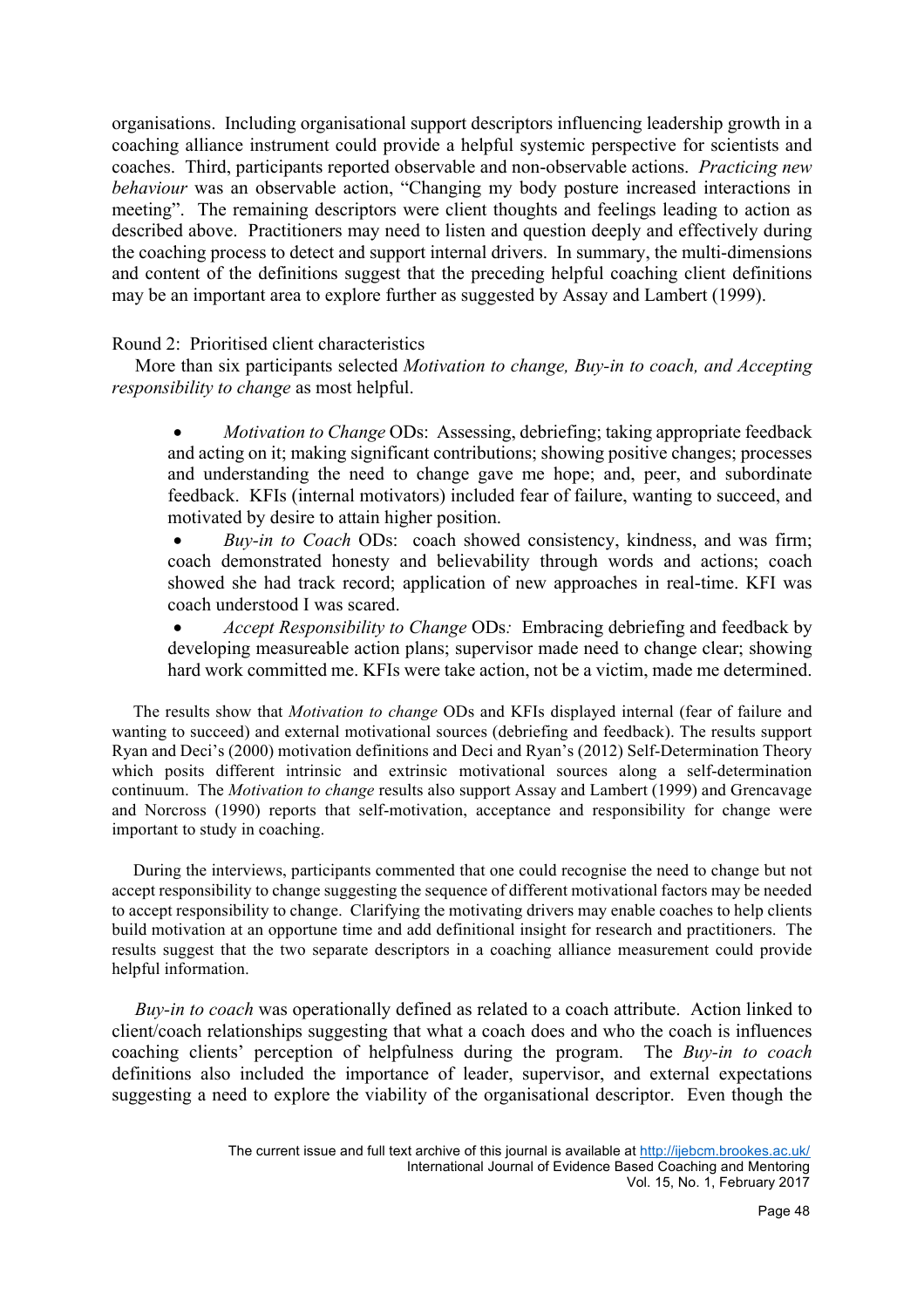descriptor was not well-represented in the common factor literature<sup>4</sup>, it was consistently selected as most helpful by the participants and could provide additional information for coaches and scientific inquiry.

 *Accepting responsibility to change* related to commitment, external motivation, and perseverance. The Transtheoretical Model of change has three behavioural variables: commitment, confidence in ability to change, and belief in the importance of changing happening in different stages of change (Prochaska & Norcross, 2007). Interestingly, confidence in the model is defined as self-efficacy, a well-represented critical self-change component in the literature (de Haan et al., 2012; de Haan & Page, 2013; Moen & Skaavlik, 2009, Stewart, Palmer, Wilkin, & Kerrin, 2008). Self-efficacy was not selected consistently by the majority of participants. All participants but one stated during interviews that they believed in the change and expressed the capability to accomplish what is needed early in the programme process supporting the Prochaska model. A possible reason for not selecting selfefficacy as most helpful could be that leadership coaching clients at higher levels of management typically are already successful, feel confident and able to change to achieve success. The multi-dimensional meanings, coaching and psychological client differences, and the findings on sequential motivating factors support the need to further clarify coaching alliance definitions with a scientific method.

## Round 1: Most helpful coach qualities

 The most frequently selected Most Helpful Coach Qualities were*: Credibility, Honesty, Empathy, Trustworthy, Insightful, Business experienced, and Communication skilled.*

 The high representation of coach personal attributes (who coaches are perceived to be rather than what they do) followed by skills and experience propose a focus on client/coach interpersonal relationships. Some examples for *Empathy* included: "Coach showed understanding of frustrations, constraints", "Showed me respect by sitting next to me", and "Used language familiar to me, Adjusted personal views to help me understand". Dagley (2010) concluded that "Exceptional coaches may be artisans and ...what differentiates them is not what they do, but the exquisite expertise in how they do it – and the essentially human and personal qualities that underpin such expertise" (p.77). De Haan, Culpin, and Curd (2011) in executive coaching and Jowett and Cockerill (2003) in sports coaching reported similar findings and commented on importance of coach attributes.

 Definitions for *Business experience* included: "Examples and questions showed management experience", and "Knew how to improve business and organisational processes". Others can be seen below in remaining descriptor definitions. "Credibility' (see below) aligned with learning from business and coaching experience. Unlike working with therapeutic clients, "Business experience" appeared to have more weight than psychological experience in terms of credibility although responses to *empathy, credibility and trustworthiness* implied appreciation for psychological experience. The latter results agree with Bozer, Sarros, and Santora (2014) who found that coach credibility and academic background in psychology

<sup>&</sup>lt;sup>4</sup> See starred studies in the reference section used in questionnaire development.

The current issue and full text archive of this journal is available at http://ijebcm.brookes.ac.uk/ International Journal of Evidence Based Coaching and Mentoring Vol. 15, No. 1, February 2017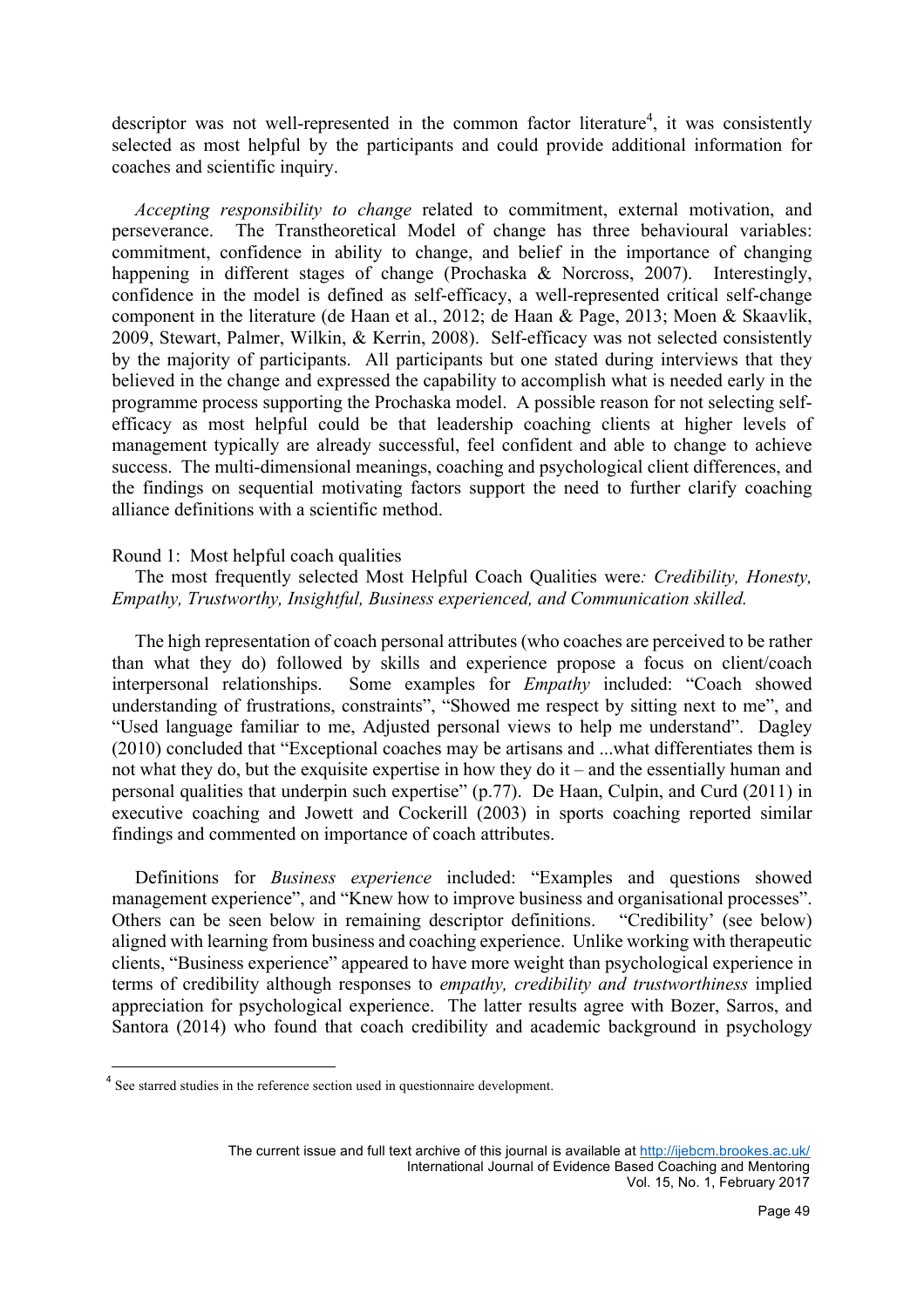correlated positively. The current study results suggest that both business and psychological experience are important in the coaching process and both may need to be considered when measuring alliance influencers.

## Round 2: Prioritised coach qualities

 Of the prior list, the participants most frequently selected *Credibility, Honesty, Insightful, Communication skilled, and Trustworthy.* 

• *Credibility* ODs: Spoke from experience not academically nor credentials; Showed understanding of organisational structure/environment; Translated coaching to business concepts; Direct interventions, follow-through, data; could see and relate root causes; Developed plans to improve that worked; Competence. KFIs were knew how to help people grow, conversations, made sense, no psychobabble.

• *Honesty* ODs**:** Shared the good/bad/ugly; Disagreed openly; Managed difficult situations with calm demeanor, Pinpointed specific troublesome behaviours, Coach informed me how my explosive anger was upsetting others, Looked me in the eye. KFI was no hidden agendas.

*Insightful* ODs: Stopped probing when appropriate; Made connections I couldn't see; Saw and used big picture; Said things that showed she could see into me; Used organisation, culture, politics to support me, coach met my family which helped her to know me. KFI was understood team dynamics.

• *Communication Skilled* ODs*:* Framed issues; Used right words/formulated questions to achieve results; Put issues into perspective; Made direct eye contact. KFIs were used clear verbal/nonverbal communication and active listening skills effectively.

• *Trustworthy* ODs: Built friendly/engaging relationship; Kept confidences/sensitive information; Shared openly, coach's stories made me trust that she knew what she was doing.

 Research supporting the findings include Cooper (2008) and de Haan & Curd (2011) studies showing therapist/coach attributes central to success are empathy, understanding, respect, warmth and authenticity listening, and encouragement. The participants named the preceding when defining the prioritised qualities. Corroborating evidence indicates the definitions taken from research-based descriptors could serve as credible clustering items for the Coach Qualities construct.

 The participants expressed a need for the coach to listen, to be open, to share, to be direct regardless of discomfort, and to understand with a calm demeanor. West and Milan (2001) described successful coaching conditions as Psychological Space (e.g. authentic and nonjudgmental), Support (e.g. empathy), and Challenge (e.g. honest feedback). The preceding framework supports the current study results and presents a roadmap on what could be important in developing bonds for coaching success. The findings add support to the de Haan and Page (2013) inference that the coach plays a primary role in building the coaching relationship. According to the preceding authors, "It pays off in coaching to make the relationship as strong as we can by reaching agreement on the way we work, and the objectives we are seeking to achieve; and making the chemistry, the 'click' or bond between the coach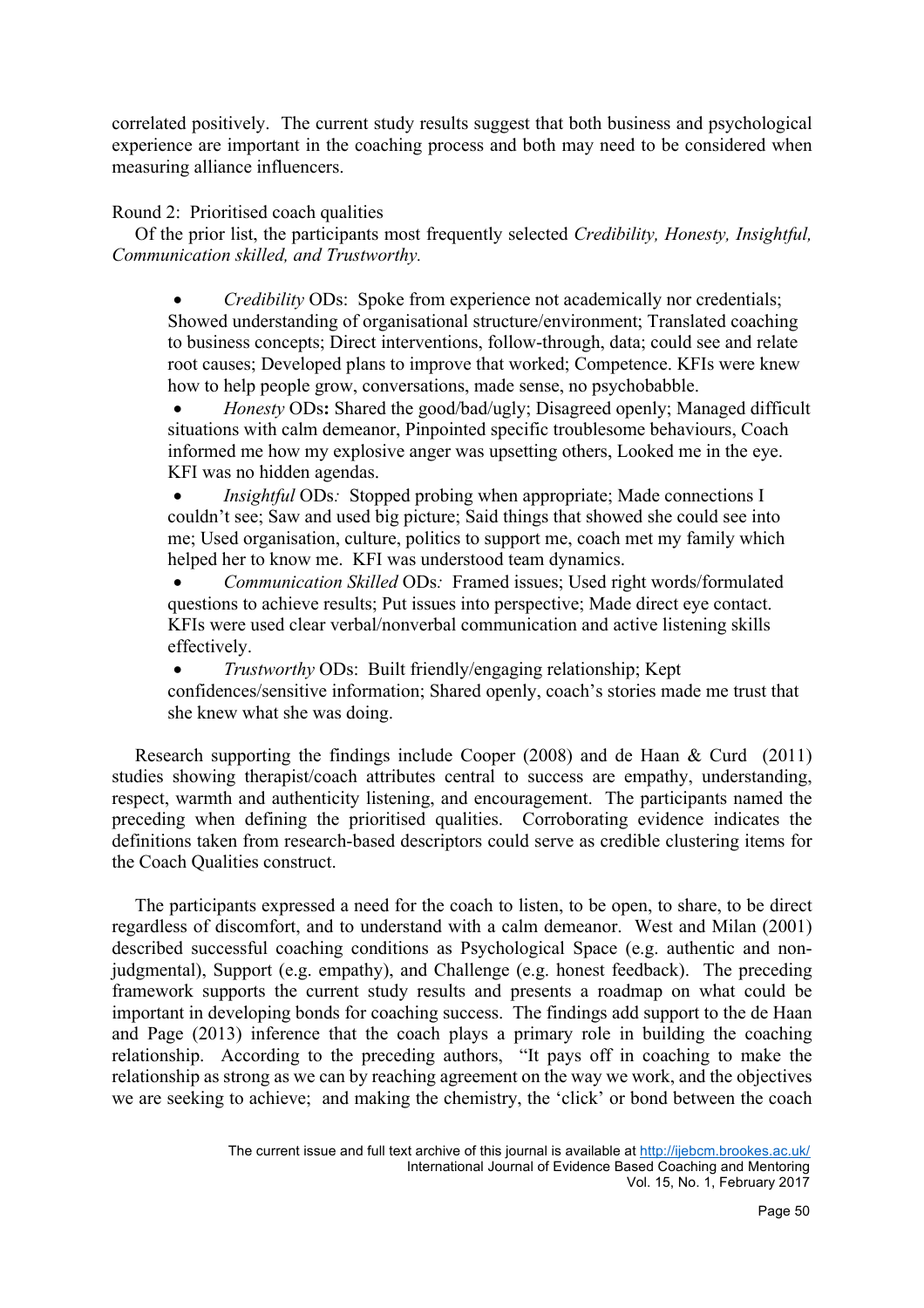and the client, as strong as possible" (p.586). Further exploration into the role of coach *empathy, credibility, and trustworthiness* as coach quality elements in the client/coach relationship could be fruitful. *Insightful, business experienced, and credibility* ODs showed preferences for learning individualized organisational and business leadership ideas from coaching rather than "cookie cutter" as expressed in the *business experienced* definition. Perceived listening skills and coaching communication skills were noted throughout the list supporting the need for the coach to understand the client before and during a leadership coaching programme.

Round 1: Most helpful client/coach relationship descriptors

 Ten most frequently selected Client/Coach Relationship descriptors were: *A quality and deep relationship, Rapport, Mutual trust, Honest coach who was a good fit, Coach supported and challenged appropriately, Client/coach open relationship, Honest coach, A coach concerned with client welfare, Mutual agreement on what was important to client, and Collaborative conversations about concerns.* 

 Five of the most frequently selected helpful descriptors refer to client/coach relationship bonding elements (*Quality/deepness, Rapport, Trust, Openness, Good fit*), three to coach qualities *(Honest coach, Supporting/challenging, and Concerned coach*) and two to mutual contractual agreements related to emotional client needs (*Mutual agreement on importance to client and Collaborative conversations about concerns*). Trust and transparency arose as core trends in the responses. Few related directly to tasks and goals.

 The research-based questionnaire descriptors in the participant review document included the O'Broin and Palmer (2007, 2009) working alliance items. The model is based on Bordin's (1976) therapeutic model (mutual agreement on goals, desired outcomes, tasks, roles, and mutual bonds related to empathy and trust). However, the working alliance model's primary focus on behaviours, thinking, and feeling are related to collaboration on tasks and goals. The model does not directly address feelings, behaviours, and cognitive bond relationship influencers (Baldwin, Wampold & Imel, 2007; Jowett, Kanagoglou, & Passmore, 2012). The participants' responses on helpfulness, collaborative and bonding relationships and coach qualities support the preceding authors' findings. Adding client/coach relationship bonding feelings, behaviours, and cognitive bond influencers to work alliance measurements may offer additional information on the client/coach relationship during the process.

Round 2: Prioritized client/coach relationship descriptors

 Six or more leaders selected the top three most helpful Client/Coach descriptors from the above list.

• *Mutual Trust* ODs:Coach spent extra time to build relationship and didn't "dive in"; Coach demonstrated she had my back and I had hers; The coach opened up to me and knew the real me, my feelings, as a wife, a mother, and as an employee, she listened non-judgmentally; I could tell coach anything, she was my life preserver, feeling very comfortable sharing everything about me defined our deep relationship; talking to the coach now seemed the same as when we were working together; Allowing the coach to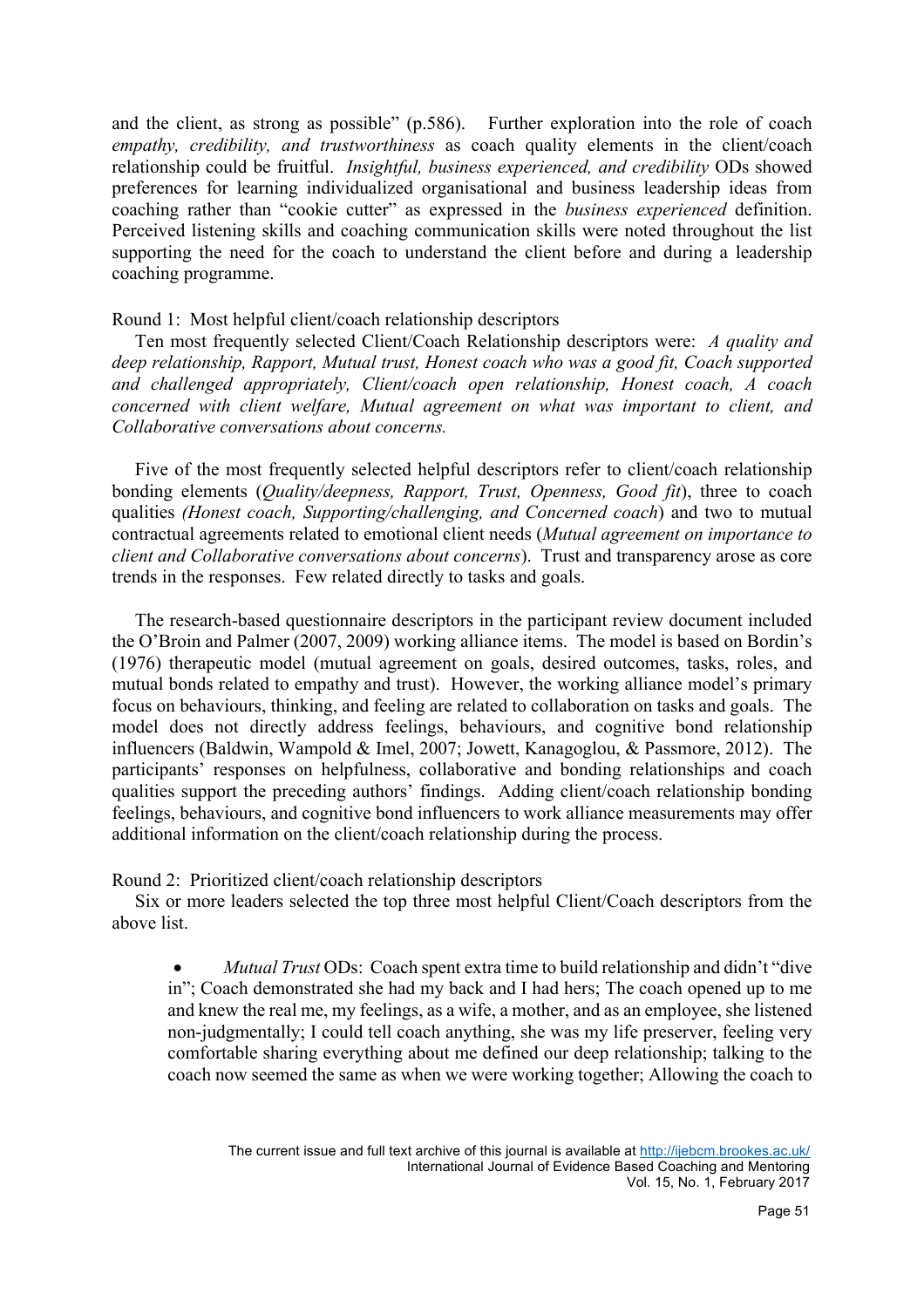interact with my leaders, peers, and subordinates showed the nurturing trust we had with each other

• *Coach supporting/challenging client appropriately* ODs: Coach observed core issues and would present "here's what you could do differently to be successful in that situation"; Coach saw into my world and helped me develop credible actions to improve; Conversations were positive and gentle but not easy to have; Didn't avoid areas needing to be addressed; Coach feedback from peers was not easy to hear, yet due to the kind and nurturing style, I knew I had the support needed to become successful; Other responses were 'Consistently front and centre; over and above appropriately and necessary'.

• *Collaborative Conversations about Client Concerns* ODs: Coach fed my concerns back into the organisation anonymously which were responded to seriously; Company's senior leaders asked for coach feedback showing sanctioning of my ideas and proved powerful; Multiple two-way conversations consisted of concerns, coach listened, and posed questions to deepen conversations and get more information, offered ideas and suggestions to involve others; If progress didn't happen, coach and I worked on improvement points; Writing the goals together and what wasn't working helped us change the needed future direction together; Coach was part of my job, and knew what was going on with me, she was "live" in the environment, and understood my concerns, she could see my challenges; Coach alerted me to what was happening and we worked together on the improvement points.

 *Mutual trust and Collaborative conversations about client concerns* had embedded relationship items that included both client and coach and revealed the importance of bonding. The results support Boyce, Jackson, and Neal (2010) findings that shared coach and client rapport, trust, and commitment are important. The participant responses included Jowett et al. (2012) relationship model elements, Closeness - mutual trust and respect, Complementarity – working well together with collaboration and openness. Commitment, the third element is reflected by participant responses in other descriptors such as "Mutual interactions felt like I was a peer being mentored by a peer" suggesting mutual commitment. Similarly reflected was: "Coach and I developed a relationship that didn't dissolve"; and "it was a peer mentoring relationship that was very sustaining" suggesting a long-lasting relationship and supporting Jowett's relationship model. The "peer relationship" comments differentiate the coaching client from the therapeutic client who typically depends on the therapist/counsellor for expert guidance unrelated to 'peer' status.

 A difference can be seen in *Coach supported and challenged client appropriately* where participant comments inferred that listening, empathy and developing trust were linked to coaching task behaviour. Empathy and Listening appeared throughout the participant responses using words such as "kind and caring, knew the real me, listened without judgment". Even though the prior responses support Machin (2010) findings on the importance of empathy and listening in a coaching relationship as demonstrated by the "person of the coach" (p.43), the *supported and challenged* definitional responses are more in line with the Bordin model and are related to coach work alliance tasks. Also supported is the Baron and Morin (2012)

The current issue and full text archive of this journal is available at http://ijebcm.brookes.ac.uk/ International Journal of Evidence Based Coaching and Mentoring Vol. 15, No. 1, February 2017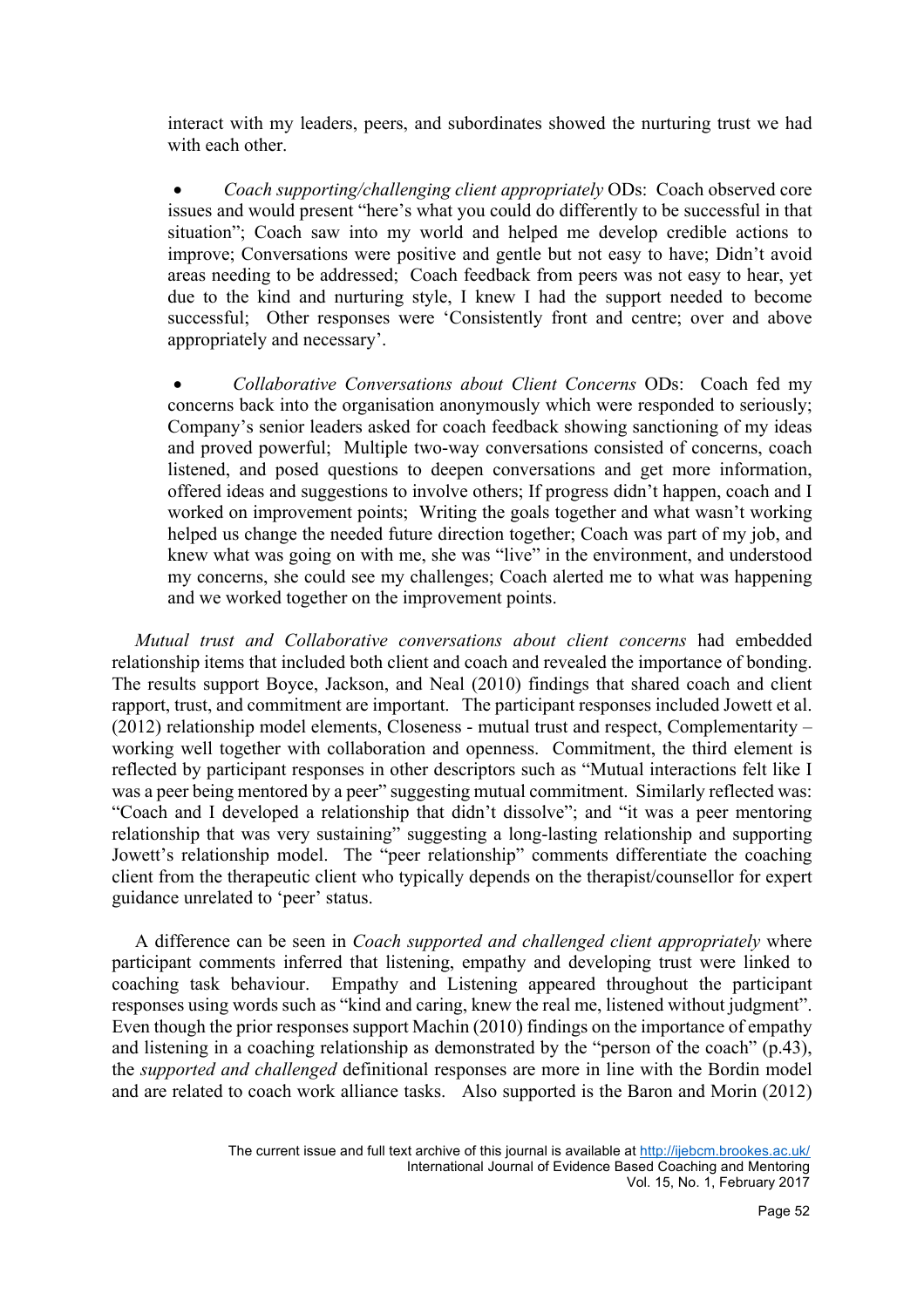conclusion that the quality of the relationship could depend on coach relationship activities. The data suggests that a quality client/coach relationship needs two elements for success: 1) coach/client interpersonal bonding separate from work process skills, and 2) bonding related to work skills.

## Mutual trust

 The leaders revealed the building of trust to be an important first step in developing the relationship in the initial coaching stages. In probing for an explanation of "diving in", responses to other descriptor inquiries included "not getting to the business/organisational issues too quickly" and "wanting to know the coach more deeply beyond credentials before trusting". The *Mutual trust* results also contained comments on the coaching process, coach communication with the organisation, and individualising a coaching program revealing how coaching activities could improve or deter trust. According to the results, the coach's effort to build trust early and throughout the process could positively affect the development of trust and in turn the client/coach relationship and the work.

#### Coach supporting/challenging client concerns

Definitions show that the leaders perceived direct communication as support and challenge "Front and centre". Coaching support is more highly represented than coach challenge in the literature on coaching helpfulness (Cooper, 2008: Dagley, 2010; de Haan et al., 2011). In coaching, support can be defined as an expression of empathy (West & Milan, 2001). An expression of empathy is an interpersonal behaviour within the affiliation to dominance continuum in interpersonal theory (Kiesler, 1996). Affiliation participant responses were "positive and gentle, kind and nurturing, and the coach knew the real me" illustrating interpersonal theory components.

 *Challenging the client* resides in the other interpersonal theory dimension, dominance. West and Milan (2001) suggest honest feedback means direct behaviour. Examples are "helpful conversations that were not easy to have, and hearing difficult peer reports during coach feedback. The results support Machin's (2010) statement that trust "enables a level of challenge" and that challenge means "holding the client to account" (p.41). The leaders' responses show that helpfulness during the coaching process contains coach dominant-friendly behaviours (*challenging and supporting*) as described in the Circumplex Interpersonal Model adapted from Kiesler's 1996 model (Ianiro & Kauffeld, 2014). The Ianiro and Kauffeld model depicts coach empathy, listening, a non-judgmental attitude, congruence and client readiness as inputs into trust, producing psychological depth and allowing the coach to challenge the client. The model and the current study findings support the importance of developing the client-coach relationship early in the process, developing trust, and the use of support and challenge during the coaching process.

 The element of timing during the coaching program was noted by the participants with such words as "*early, before diving in"*. Taking time to know the client before working on issues supported the importance of coach action timing when developing a relationship. Further understanding the verbal and non-verbal elements demonstrated when supporting and challenging the client, as well as when they occur, could support scientific definitional inquiry.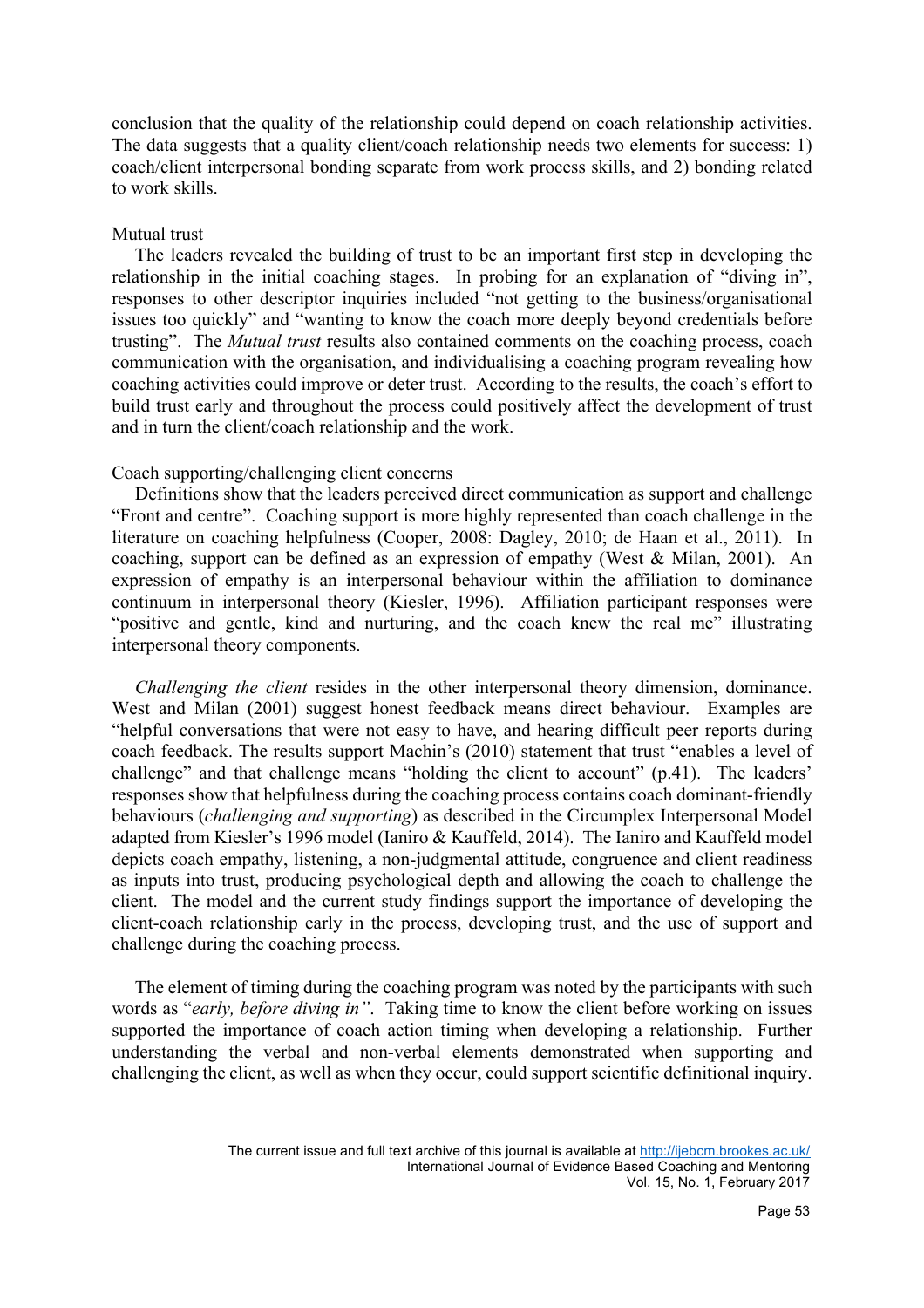Collaborative conversations about client concerns ODs

 The participants identified three major points as helpful: 1) The coach carrying client concerns to the organisation and the subsequent organisational support that resulted; 2) The coach's knowledge of the culture and the business; and 3) The content and process of the collaborative conversations. The former relates directly to the current study coaching practices. As an example, we meet with company executives, Human Resources, client and key stakeholders in our planning stages to understand the context. In initial discussions, the company contracting executive and Human Resources agree to limitations of company access to coaching client's conversations, reports, and the programme to secure the leaders' privacy. Progress reports to administration are reviewed by the leader prior to delivery. We ask permission from the organisation leaders and the client to interview coaching client's executives, business peers and subordinates to understand business processes and the culture. The knowledge gained enables us to better understand the client environment. The coaching skills we use are typical co-active skills such as listening, intuition, curiosity, action/learning, and self-management (Whitworth, Kimsey-House, & Syndahl, 1998). The preceding leader responses provide evidence that coaching skills demonstrated through tasks can affect the quality of client/coach relationship during the coaching process.

## **Discussion**

 Two trends related to coaching alliance definitional issues surfaced in the results. The trends are: 1) Participant selection of both dominant and non-dominant research descriptors; and 2) Descriptors related to the development of bonding, and separately, the bonding related to the work. The two trends support the need for standardised alliance factors as recommended by Lampropoulos (2000) and Smith et al. (2009).

Dominant/non-dominant coaching alliance descriptors.

 Client Characteristics had the least number of dominant research based-descriptors. Only two participants selected self-efficacy, a well-represented research variable, as most helpful in the first round of prioritisation and defined it as "the non-confrontational approach facilitated the capability to do the work on my own" and "repetition and focus enabled me to act on my own" supporting one research based meaning for self-efficacy (self-capability to act). The other research based self-efficacy definition, 'acting in a balanced way' (Evers, Brouwers, & Tomic, 2006) may be representative of therapeutic clients rather than coaching clients.

 Client motivation and acceptance of personal responsibility to change also were not dominant in therapeutic and coaching studies but were prioritised by participants. Coaching and therapeutic client differences could be the reason. Brickley (2002) states that in therapy, the client wants to be 'fixed' and in coaching, a person wants to improve. Therefore, therapeutic/counseling client motivation might be different because part of accepting responsibility begins with personally choosing to get help. Typically, the coaching client has no choice because the organisation assigns the coach. The leadership coaching participants expressed differences in client motivation, outcomes, and ultimate purpose adding support to Bachkirova's (2007) assertions. The coaching/therapeutic client differences provide evidence of the value in pursuing the standardisation of coaching alliance factor descriptors.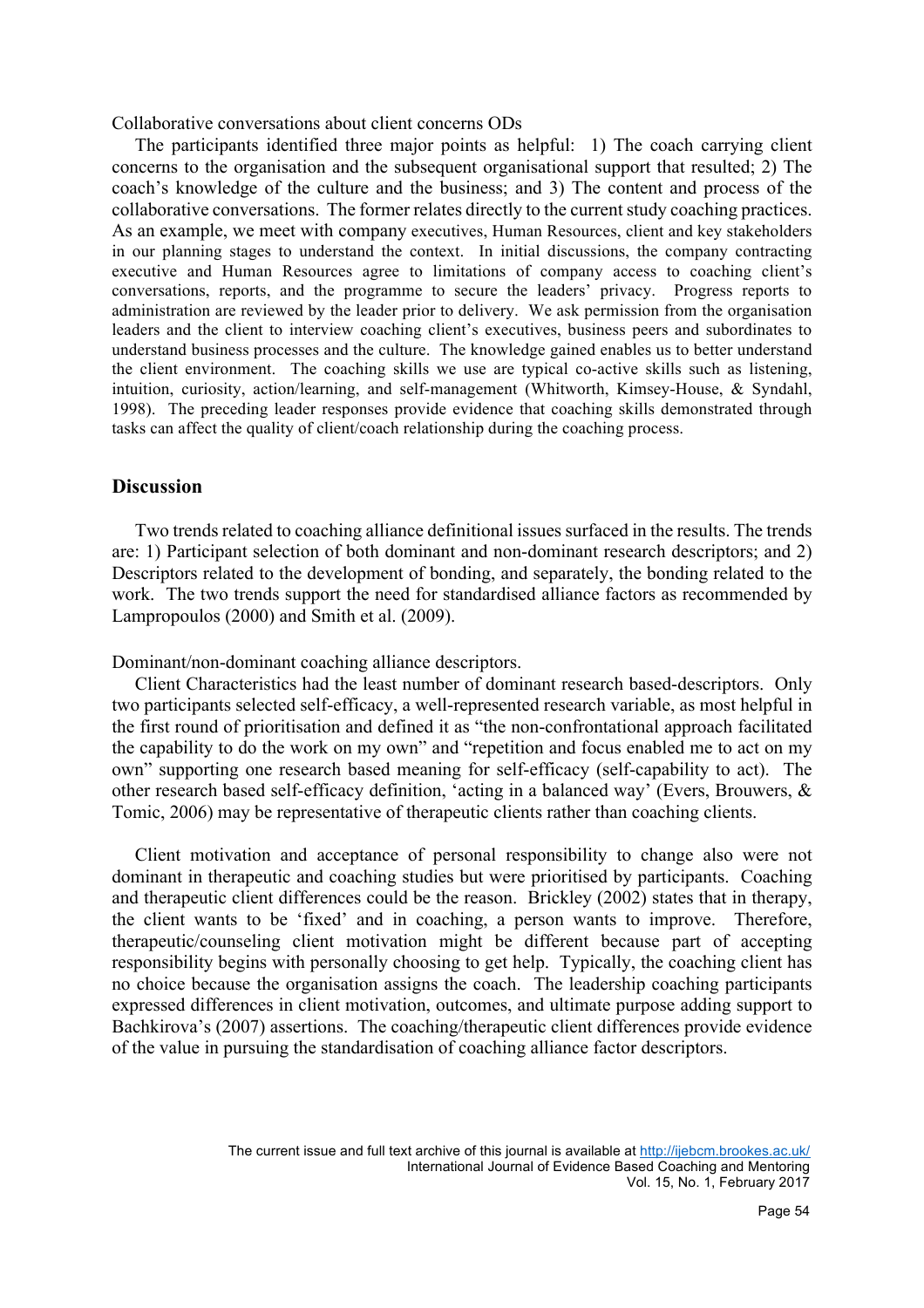Collaborative conversations about client concerns ODs

 The participants identified three major points as helpful: 1) The coach carrying client concerns to the organisation and the subsequent organisational support that resulted; 2) The coach's knowledge of the culture and the business; and 3) The content and process of the collaborative conversations. The former relates directly to the current study coaching practices. As an example, we meet with company executives, Human Resources, client and key stakeholders in our planning stages to understand the context. In initial discussions, the company contracting executive and Human Resources agree to limitations of company access to coaching client's conversations, reports, and the programme to secure the leaders' privacy. Progress reports to administration are reviewed by the leader prior to delivery. We ask permission from the organisation leaders and the client to interview coaching client's executives, business peers and subordinates to understand business processes and the culture. The knowledge gained enables us to better understand the client environment. The coaching skills we use are typical co-active skills such as listening, intuition, curiosity, action/learning, and self-management (Whitworth, Kimsey-House, & Syndahl, 1998). The preceding leader responses provide evidence that coaching skills demonstrated through tasks can affect the quality of client/coach relationship during the coaching process.

 Conversely**,** the participants selected the majority of the most dominant descriptors in past research for Coach Quality and for Client/Coach Relationship. Two Client/Coach Relationship descriptors worth mentioning that may be different are *Psychological depth and Challenging by coach* not often found in past coaching research. Machin (2010) found that mutual trust and psychological depth were critical to the coaching alliance. Lee (2003) refers to psychological depth as a coach's core competency. He defines it as a ..."curiosity and willingness to engage with possible answers to the question, why" and ".....it is through constructions about underlying motives that the coach understands what factors will influence the potential for successful change" (pp 143-144). The participants showed psychological depth in the relationship when defining mutual trust as 'The Coach opened up to me and the coach knew the real me, my feelings, as a wife, a mother, and as an employee'. Another participant said '...feeling very comfortable sharing everything about me defined our deep relationship'. Overall, the results suggest in general that research-based construct descriptors of the coach quality and client/coach relationship in the therapeutic research are also useful for coaching research. Considering the coaching client and therapist differences and the complexity of the alliance uncovered in the current results, pursuing coaching client operational definitions could be useful for practitioners and scientists. Further, according to Ianiro and Kaufeld (2014), the dynamic nature of interpersonal verbal and non-verbal communication behaviour adds complexity and needs to be considered.

#### Coaching alliance descriptor relationship to bonding and work

 At times, respondents emphasized bonding related to the task in *Mutual trust, Buy-in to Coach, Coach honesty, Empathy, Trustworthiness and Communication skills. [Coach supporting/challenging client appropriately, Collaborative conversations*, *Accepting responsibility to change, Credibility, and Motivation*. The results support that bond *(*Mutual trust, Acceptance, and Confidence) and the work (Task and Goals) are critical elements of the coaching alliance as reported by Bordin (1994). Bordin stated that "The bonding of the persons in a therapeutic alliance grows out of their experience in a shared activity" (p. 16). However,

The current issue and full text archive of this journal is available at http://ijebcm.brookes.ac.uk/ International Journal of Evidence Based Coaching and Mentoring Vol. 15, No. 1, February 2017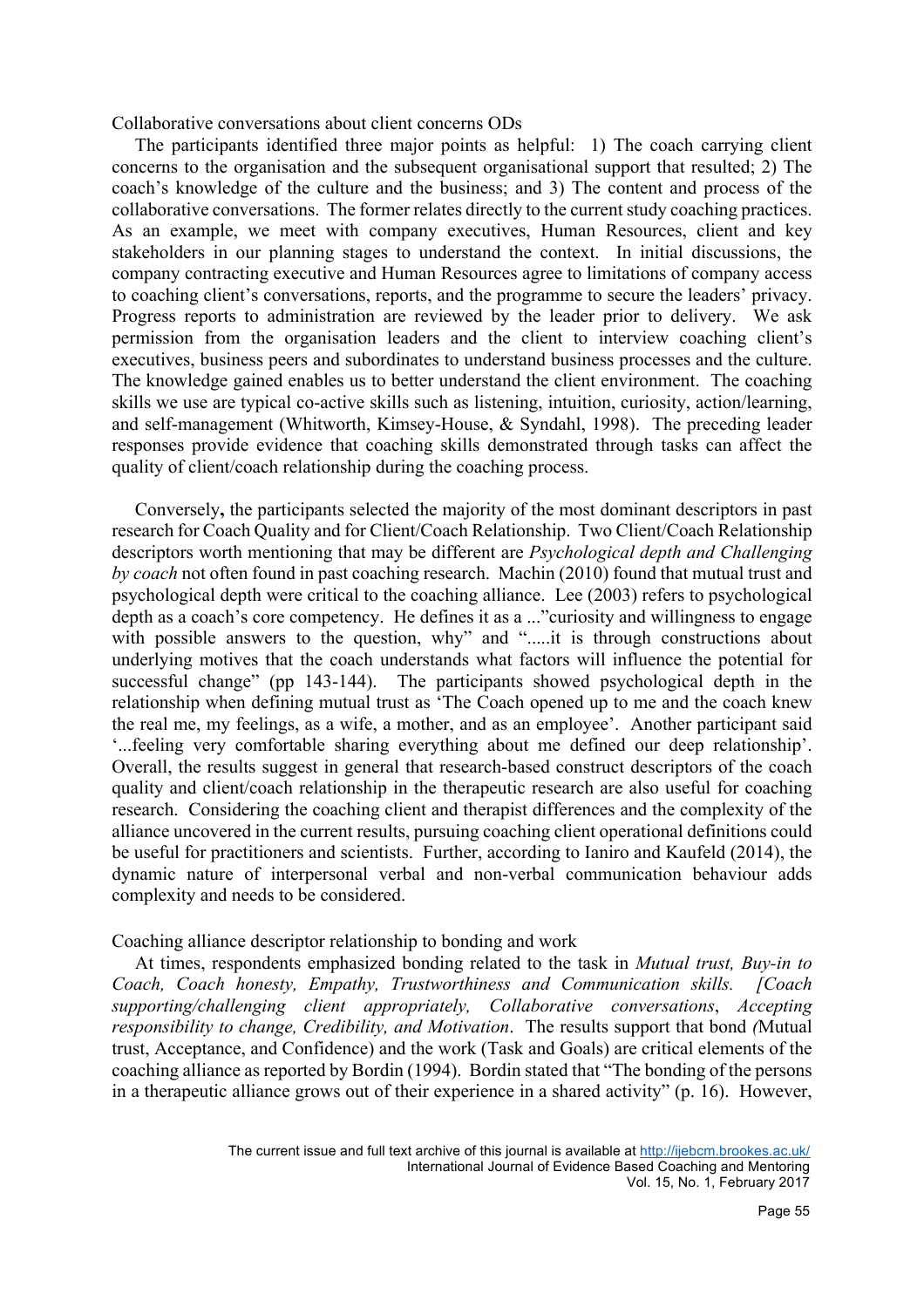the current study results showed that bonding can begin before the start of shared activities and be separate from the work suggesting that bonding timing before the work and with the work is also important. The participants illustrated that the bond can be separate and affect the work and the work can affect the bond. The Client/Coach Relationship construct is complex and the study results support O'Broin and Palmer's (2010) call for further research and stated that the ingredients for influencing working alliance still need to be discovered.

 Krause et al. (2011) analysed the following self-report instruments, the Working Alliance Index(WAI) by Horvath & Greenberg (1986), the California Psychotherapy Alliance Scale, CAL-PAS, (Gaston and Ring, 1992; Marmar, Weiss, & Gaston, 1989), and the Helping Alliance Questionnaire, HAq-1 and HAqII, (Luborsky, Barber, Siqueland, Johnson & Najavits, 1996). Analysis of the results showed the four instruments had an emphasis on different coach and client perspectives, stronger and weaker importance on bond, change, negotiating goals or tasks, and a failure to fully capture the relationship. The participant results showing therapeutic and coaching client difference and the prior research suggest further exploration is needed to measure elements that influence the coaching alliance. The results support Allen's (2014) statement that even though the broad psychological alliance categories appear to be standard and definitions are wide in research, the definitions appear to be limited to researcher philosophy. Balancing coaching bonding and work alliance variables to measure influence on the coaching alliance could add helpful information for coaches and scientists.

#### **Limitations**

 The arbitrary deductive method designed for the selection of the most helpful descriptors was a limitation to the study. Choosing a mixed method to select the most helpful descriptors would strengthen the study. A mixed method approach (a quantitative selection of most helpful and a qualitative method for defining coaching alliance constructs) could provide generalisation from a large sample to a population and generalization of in-depth data. Qualitative research generalisation refers to in-depth informational results used to seed hypotheses, theory and practitioner craft and does not generalise to a population. Therefore, the data from the study sample of 10 representing a mixed variation of participants showed saturation of data qualifying the study only for the generalisation of in-depth information. Further, in qualitative studies, the researcher is an involved party and risks bias due to the interpersonal nature of the inquiries even though involvement enables deeper information. The interviewer made dedicated attempts to reduce interviewer bias through disciplined bracketing, avoiding pre-conceptions, and consistently using self-awareness, yet both interviewer and analysis bias could have altered the quality of the results. Using external interviewers, additional analysts, and different approaches to analyse the data in future research could enhance results. Thirdly, the participants' confidence level in remembering and responding to the prioritisation and interview process averaged 8 on a 10 point scale. Reasons cited were the review of personal areas of coaching needs, progress, exercises, and assessment material from participants' past coaching programme prior to the study to reduce hind-sight issues (Roese  $\&$ Vohs, 2012). Duplicating the study immediately following the coaching programme would avoid hind-sight bias risk. Lastly, an interesting insight from an anonymous reviewer was that a well-defined construct could limit creativity. The possibility of a practitioner using the

The current issue and full text archive of this journal is available at http://ijebcm.brookes.ac.uk/ International Journal of Evidence Based Coaching and Mentoring Vol. 15, No. 1, February 2017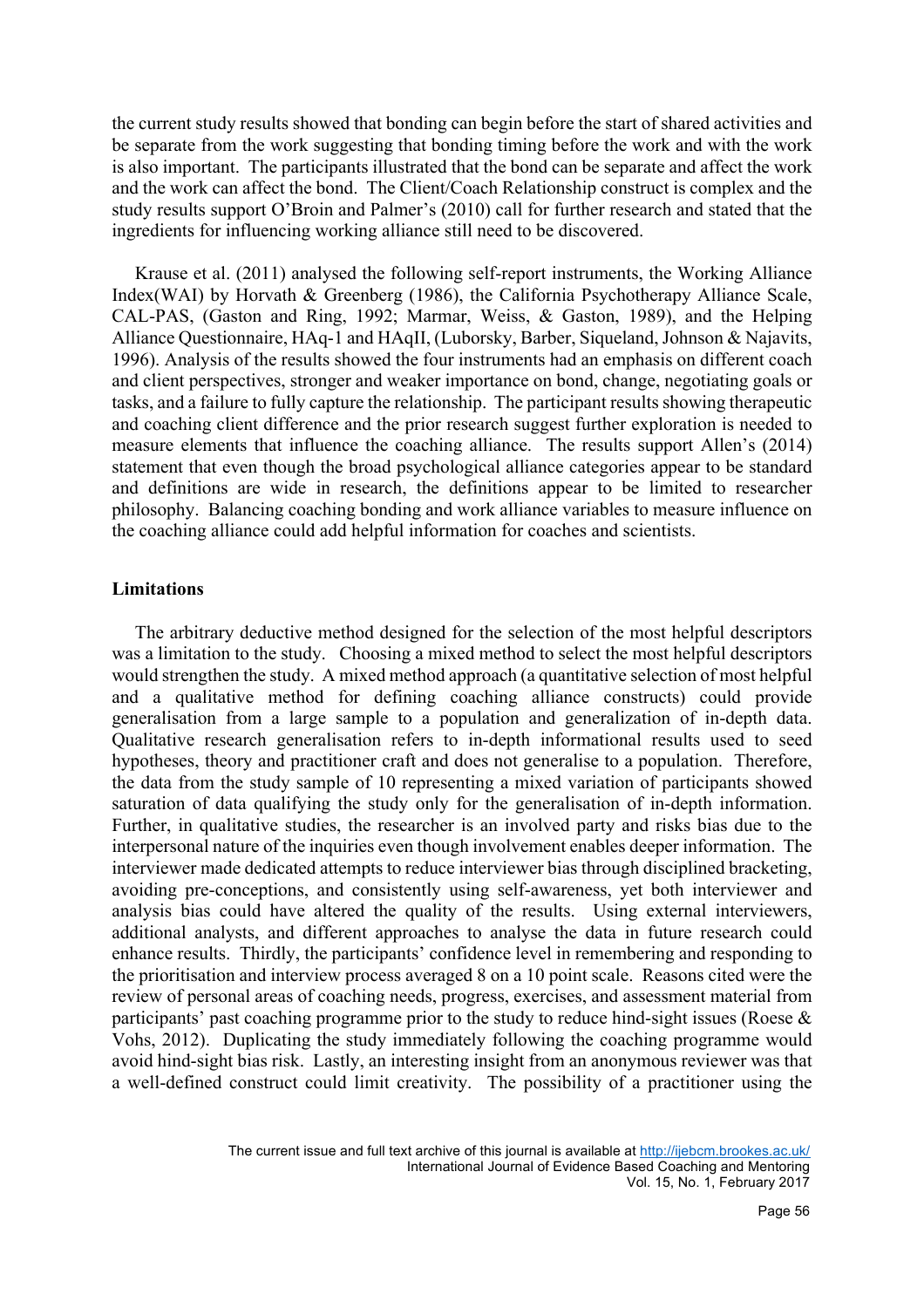preliminary information to concretely define a coaching alliance construct is probable and a limitation. Hopefully, readers will understand that the results of the study yielded preliminary information to support the scientific process of defining a distinct coaching alliance making the information possibly useful but not definitive.

#### **Coaching practice implications**

 Coaches may need to listen and question more often and deeply during the coaching process to detect and support internal motivational drivers and support success. Results and research showed that clients may see the coach as instrumental in building client self-awareness and self-motivation by expressing objectivity, giving appropriate feedback, and communicating the need to change. Additionally, learning how to create a feeling of connection could enable coaches to initiate and sustain successful coaching relationships: Campbell, Quick and Macik-Frey (2004) explain that "deep interpersonal communication" requires an open, trusting and non-threatening conversation (p.69). The study participants consistently defined the coaching alliance as a safe haven important to success allowing disclosure of positive and negative feelings. Coaches creating a safe haven for clients early could prevent derailment of the coaching process due to lack of trust. As coaches, we learn from our successes and our failures. Being aware that our clients look to our behaviour for signs of empathy such as 'sitting next to me', 'using language familiar to me', and adjusting personal views to help me understand' could also support success. The U.S. Center for Creative Leadership and the Coaching Training Institute include a high behavioural emphasis on teaching coaching skills necessary to build client/coach relationships. Other coaching schools could benefit from teaching behavioural skills. Additionally, knowing that the knowledge of the business environment and psychological understanding appears to be a credibility source for clients can help us establish ourselves more quickly in the coaching alliance through our behaviour. The results consistently showed that the client holds us responsible for the client/coach relationship as is reported in past research. Understanding what we can do to support the alliance can be helpful.

 An organisational coaching implication was how organisational staff support (peers, subordinates, and hiring executives/Human Resources, and leaders) can be helpful in the coaching process. Contracting up front with the organisation to ensure coach / client privacy became a first step in building trust and transparency with the client. Receiving permission from the organisation and the client to work with the staff, peers, and subordinates validated client assessment information and initiated credibility and client trust. Organisations and coaches could benefit from using similar contracting terms and processes. Grant (2012) in his core areas of study for the teaching of coaching includes the need to teach coaches to operate from an evidence-based approach to practice and to include a more systemic (group process) view of coaching.

#### Science Implications

 Our intention was to capture the client view of operational definitions of the coaching alliance factors to answer the question: "Do we need alliance definitions unique to coaching?" Coaching and Psychological therapy/counselling differences emerged from the results possibly putting high quality quantitative coaching studies aimed at developing coaching alliance models and measuring outcome success at risk. Participants identified helpful descriptors in

**Delete** 

The current issue and full text archive of this journal is available at http://ijebcm.brookes.ac.uk/ International Journal of Evidence Based Coaching and Mentoring Vol. 15, No. 1, February 2017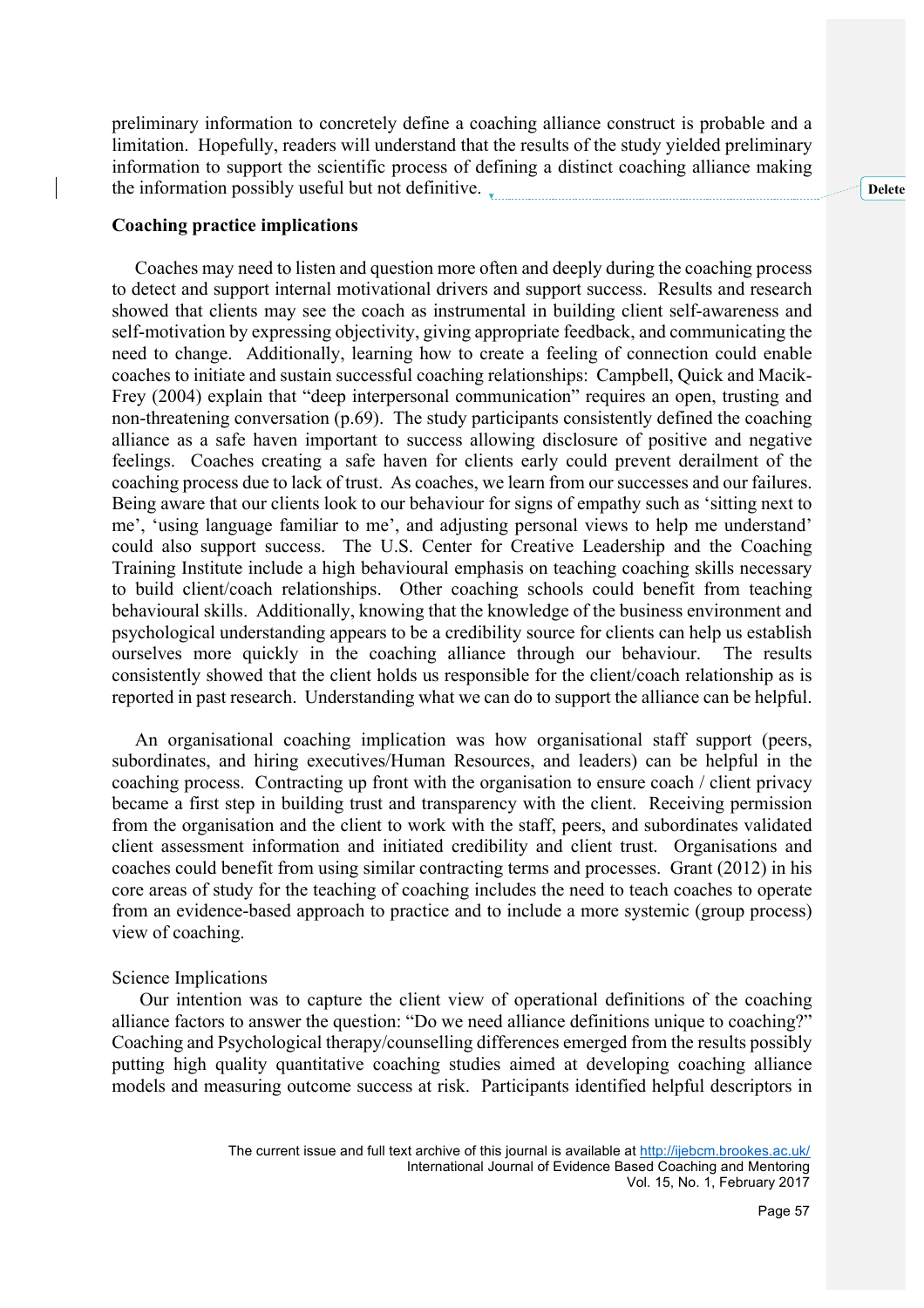the three coaching alliance factors that are not found in the measures being used in current coaching studies. Moreover, the study results revealed that bonding can begin before the start of shared activities and be separate from the work suggesting that bonding before the work and with the work are both important. The participants illustrated that the bond can be separate and affect the work and the work can affect the bond. The Working Alliance Index is a coaching alliance instrument currently used in coaching research (Baron & Morin, 2012, Horvath & Greenberg, 1986, Ianiro & Kaufeld, 2014, and de Haan et. al., 2013). The research has provided valuable information but includes only bonding related to tasks and plans. The study results of most helpful client characteristic, coach qualities, and client/coach descriptors and the bonding differences not found in current coaching reinforce the call for a coaching alliance with unique model and measurement. The current study is offering some results that indicate that though we can and should continue to use psychological research as a base to study coaching because of the similarities, we may need to note the differences and begin the scientific process of developing a unique coaching alliance instrument. In his appeal to further develop the science-practitioner model for coaching psychology Lowman (2012) suggests that to be taken seriously as a science and as a practice, a discipline needs both evidence-based practice and practice-based evidence to stay viable and creative.

## **Future Studies**

 Two types of potential future studies surfaced from the study results. The first one addresses the client definitions and patterns. The current study results support Assay & Lambert's (1999) assertion that motivation to change is important to study in coaching. Participant responses indicated internal and external motivators were helpful during the process. A study further exploring the Deci & Ryan (2012) Self-determination theory from coaching clients' perspectives could help coaches further understand the motivators that drive coaching. Related to motivation, the finding that one could recognise the need to change but not accept the responsibility to change may indicate that different motivators may be needed to accept responsibility to change. A study exploring how to recognise the motivators required to act on change from the client perspective could be helpful. Does readiness to change (a current research-based descriptor) mean ready to act on change? Another area of study that would be helpful to the coach and science is the study of the psychological depth required in coaching conversations to build trust and transparency. If trust and transparency are as helpful to clients throughout the process as indicated in the study results, a future study could reveal important information in building coaching relationships.

The second type of future study is related to the scientific need for unique coaching alliance definitions. The study results indicated that some client characteristics and client/coach relationship factor descriptors were unique to coaching. Only when assessing the most helpful coach quality factor did the majority corroborate the psychological research-based definitions. Client characteristic differences are described in the prior paragraph. The client/coach relationship helpful responses focused on building specific deep relationships to build trust, coach balancing of supporting and challenging, the integration of organisational support, peerlike client/coach relationship, and most important, the bonding unrelated to the work tasks and plans. The data suggests that further study may be needed to develop a unique coaching instrument and model. Future mixed method studies to discover client operational definitions

> The current issue and full text archive of this journal is available at http://ijebcm.brookes.ac.uk/ International Journal of Evidence Based Coaching and Mentoring Vol. 15, No. 1, February 2017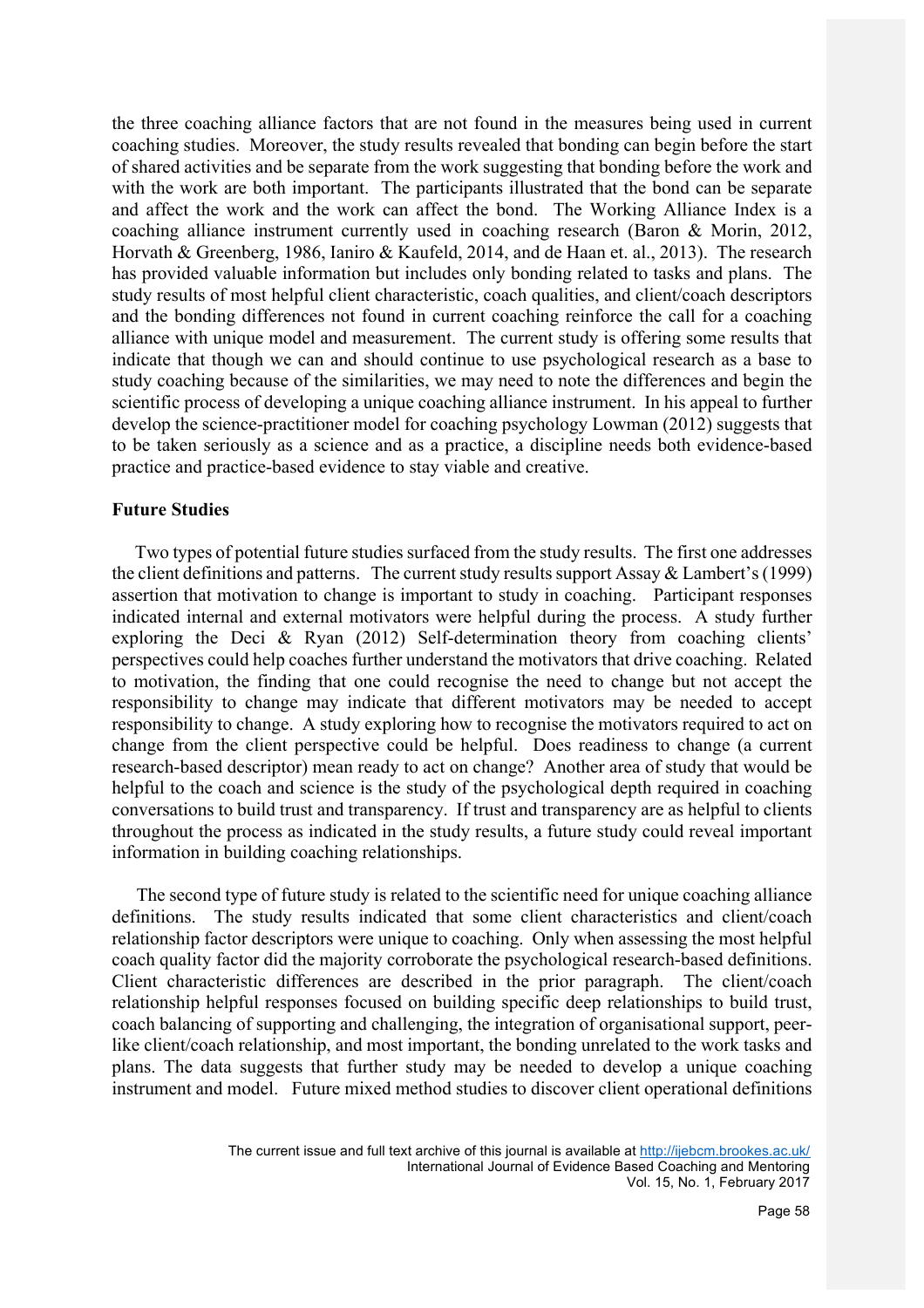could be a start. Survey authors state that operational definitions can solve the problem of reducing abstract constructs so that they can be measured (Forza, 2002). Future studies exploring operational definitions of helpful descriptors modeled after Schermuly and Scholl's study (2012) of the operational definitions of different coaching styles could reveal important behaviour in detail.Results of such studies combined with available rich psychological research could provide the first steps in developing a unique instrument. An accepted general methodological approach (Zeller  $\&$  Carmines, 1980) to develop valid scales includes the "... logical clustering of identified key terms, operationally defining the key factors, constructing the scale to examine the factors, and interpreting the results and implications based on factorial structure, validity, and reliability of the scale" (p. 65). Psychological and coaching research has provided the key factors for a start. In the approach described by Zeller and Carmines, operationally defining the coaching alliance factors is a necessary first step. Completing the process to develop a scale unique to coaching could be of value to coaching researchers and to coaches.

## **Conclusion**

 The aim of the study was to provide preliminary evidence to initiate interest and research in a unique coaching instrument and model. The limitations of the study prevented the data from being sufficient. Our study findings offer some preliminary evidence supporting other coaching scientists' appeal for a distinctive coaching model and measurement. Creating operational definitional studies could help to minimise the risk caused by vaguely defined factors and different factor definitions in the research. Designing scales scientifically could also lessen the risk caused by scales driven by authors' philosophies and practice preferences. Using client perspectives could also clarify how clients see their coaching worlds so that we can minimise the risk of coach bias. It would also be productive, as an anonymous reviewer suggested, to repeat the current study on both client and coach populations to understand any differences in views. Having the research-based factors provides a beginning. If interest exists, future research could include quantitatively and qualitatively describing the coaching alliance construct. Hopefully, future researchers and practitioners will benefit from what we have offered.

## **References5**

Allen, J. (2014). Beyond the therapeutic alliance. *Spirituality in Clinical Practice, 1*(4), 263- 265.

- Assay, T. P., & Lambert, M. J. (1999). The empirical case for the common factors in therapy: quantitative findings. In M. A. Hubble, B. L. Duncan, & S. D. Miller, (Eds.), *The Heart and Soul of Change: What Works in Therapy* (pp. 33-56). Washington D.C: APA Press.
- Bachkirova, T. (2007). 'Role of coaching psychology' in Defining Boundaries Between Counseling and Coaching. In Palmer, S. and Whybrow, A, (Eds.), Handbook of Coaching Psychology. Routledge: London.

 $<sup>5</sup>$  Starred references were used to develop the descriptors for each common factor in the questionnaire.</sup>

The current issue and full text archive of this journal is available at http://ijebcm.brookes.ac.uk/ International Journal of Evidence Based Coaching and Mentoring Vol. 15, No. 1, February 2017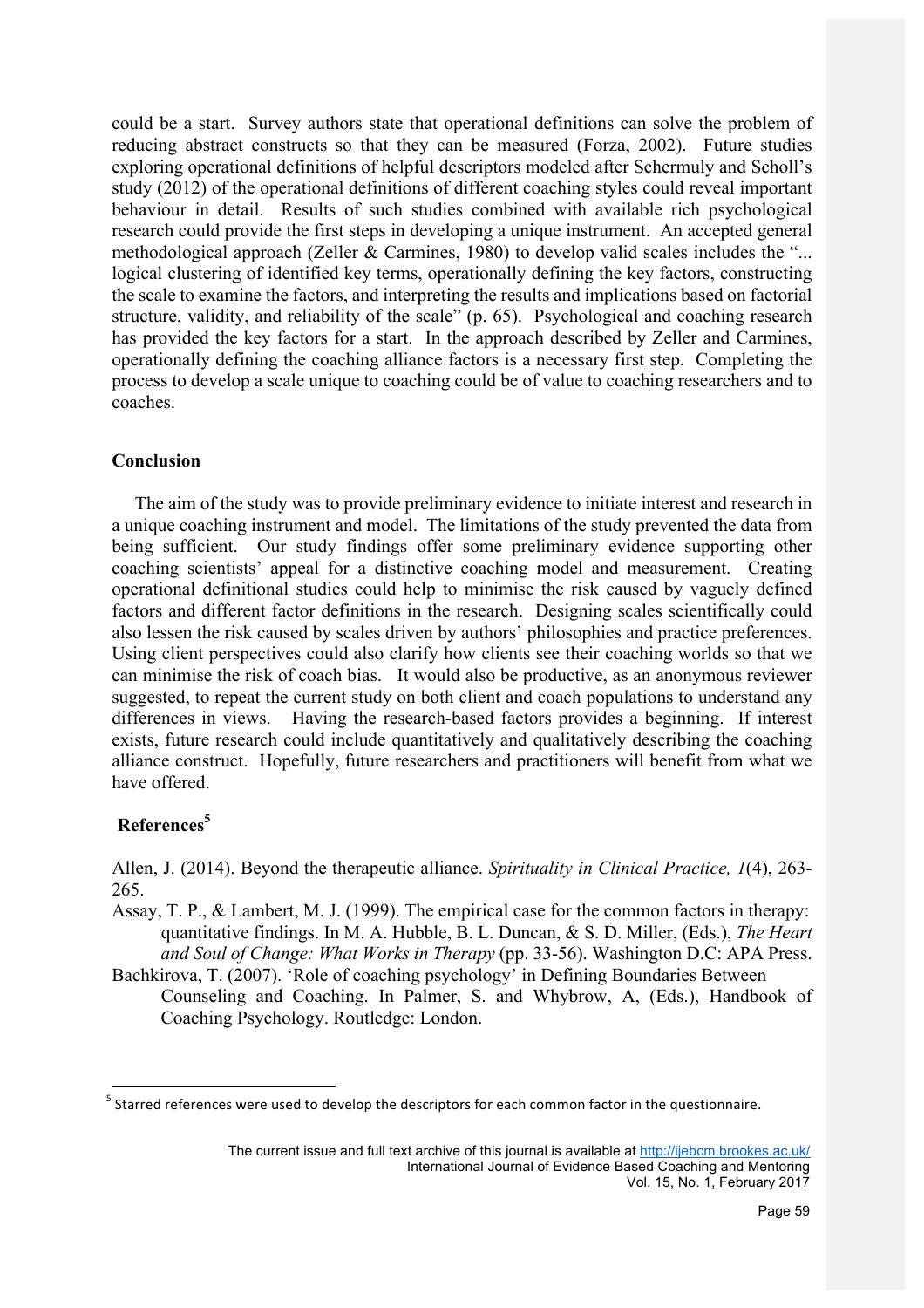- Baldwin, S. A., Wampold, B. E., Imel, Z. E. (2007). Untangling the alliance-outcome correlation: Exploring the relative importance of therapist and patient variability in the alliance. *Journal of Consulting and Clinical Psychology, 75.* 842-852.
- \*Baron, L. & Morin, L. (2010). The impact of executive coaching on self-efficacy related to management skills. *Leadership & Organizational Development Journal, 31*, 18-38.
- Baron, L. & Morin, L. (2012). The working alliance in executive coaching: It's impact on outcomes and how coaches can influence it. In E. de Haan's & C. Sills (Eds.) *Coaching Relationships*. 213-226)
- \*Bedi, Davis, & Arvay. (2005). The client's perspective on forming a counseling alliance and implications for research on counselor training. *Canadian Journal of Consulting, 39*, 71-85.
- \*Blow, A. J. & Sprenkle, D. H. (2001). Common factors across theories of marriage and family therapy: A modified Delphi study. *Journal of Marital and Family Therapy, 27*(3), 385- 401.
- Bordin, E. S. (1976). The generalization of the psychoanalytical concept of working alliances. *Psychotherapy: Theory, Research, and Practice, 16*. 252-260.
- Bordin, E. S. (1994). Theory and Research on the therapeutic working alliance: New directions. In A. O. Horvath & L. S. Greenburg (Eds.), *The working alliance: Theory, research, and practice*, New York: Wiley.
- \*Boyce, L. A., Jackson, R. J. & Neal, L. J. (2010). Building successful leadership coaching relationships: Examining impact of matching criteria in a leadership coaching programme. *Journal of Management Development*, *29*, 914-931.
- \*Bozer, G. & Sarros, J. C. (2012). Examining the effectiveness of Executive Coaching on coachees' performance in the Israeli context*. International Journal of Evidence Based Coaching and Mentoring, 10,* 14-32.
- \*Bozer, G., Sarros, J.C., & Santora, J. C. (2014). Academic background and credibility in executive coaching effectiveness. *Personnel Review, 43*(6), 881-897.
- Brickley, M. (2002). Dual relations: can coaches be pragmatic?' Accessed 05/10/2015 from http://www.division42.org/MembersArea/IPfiles//IPSprg\_2002?articles/prof\_practice/ dual\_relations,html
- Campbell Quick, J. & Macik-Frey, M. (2004). Coaching through deep interpersonal communication. *Consulting Psychology Journal: Practice and Research.* 56(2), 67- 74. http:dx.doi.org/10.1037/1061-4087.56.2.67
- Cooper, M. (2008). *Essential Research Findings in Counseling & Psychotherapy: The facts are friendly*. London: Sage.
- \*Dagley, G. R. (2010). Exceptional executive coaches: Practices and attributes. *International Coaching Psychology Review, 5*, 63-80.
- Deci, E. L. & Ryan, R. M. (2012). Self-Determination theory. In P. A. M.. Van Langue, A. W. Kruglanski, & E. T. Higgins (Eds.) Handbook of Social Psychology, 1, (pp. 416-437). Thousand Oaks, CA: Sage.
- \*de Haan E., Culpin, V. & Curd, J. (2011). Executive coaching in practice: What determines helpfulness for clients of coaching? *Personnel Review, 40*, 24-44.
- \*de Haan, E., Duckworth, A., Birch, D. and Jones, C. (2012). The coaching relationship and other 'common factors' in executive coaching outcome. In *Coaching Relationships: The Relational Coaching Field Book.* E. de Haan and C. Sills (Eds.) Chapter 13, (pp. 185- 196). United Kingdom: Libri Publishing

The current issue and full text archive of this journal is available at http://ijebcm.brookes.ac.uk/ International Journal of Evidence Based Coaching and Mentoring Vol. 15, No. 1, February 2017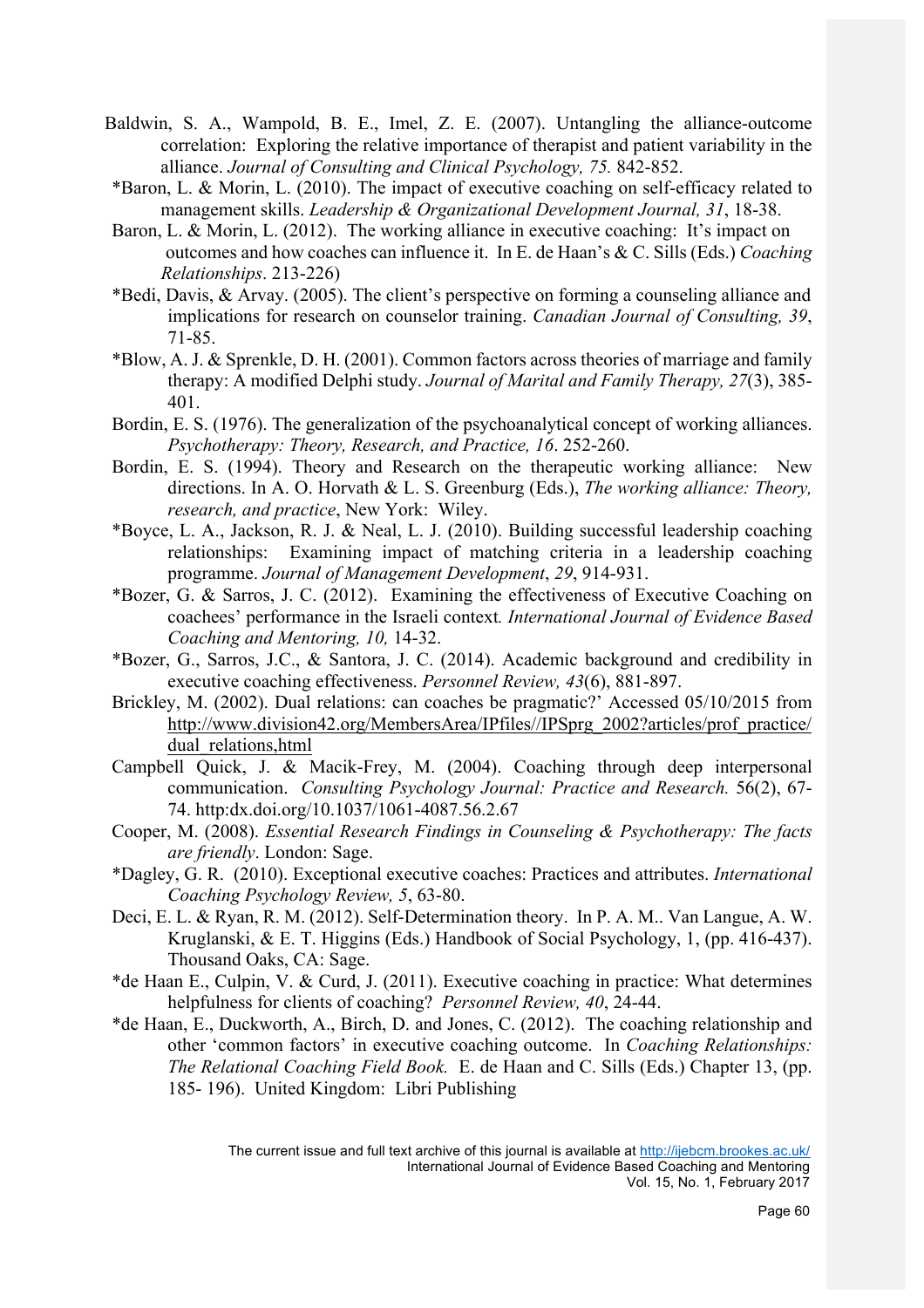- \*de Haan, E & Duckworth, A. (2012). Signaling a new trend in executive coaching outcome research. *International Coaching Psychology Review*, *8*, 6-19.
- de Haan, E. & NieB, C. (2012). Critical moments in a coaching case study: Illustration of a process research model. *Consulting Psychology Journal: Practice & Research, 64*(3), 198-224.
- \*de Haan, E., Duckworth, A., Birch, D. and Jones, C. (2013). Executive coaching outcome research: the predictive value of common factors such as relationship, personality match, and self-efficacy. *Consulting Psychology Journal: Practice and Research*, *65*(1), 40-57.
- \*de Haan, E. & Page, N. (2013). Outcome report: conversations are key to results. *Coaching at Work, 8*, July/August, 10-13.
- Dwyer, S. C. & Buckle J. L. (2009). The space between: On being an insider-outsider in qualitative research. *International Journal of Qualitative Methods, 8*(1), 54-63.
- \*Evers, W. J. G., Brouwers, A. & Tomic, W. (2006). A quasi-experimental study on management coaching effectiveness. *Consulting Psychology Journal: Practice and Research, 58*, 174-182.
- Flyvbjerg, Bent. (2006). *Five misunderstandings about case-study research*. Qualitative Inquiry, 12(2), 219-245
- Forza, C. (2002). Survey research in operations management: a process-based perspective, *International journal of operations & production management*,*22*(2), 152-194..
- Glesne, C. (1999). *Becoming qualitative researchers: An introduction* (2<sup>nd</sup> ed.). New York: Longman.
- \*Gonzalez, A.L. (2004). Transforming conversations: Executive coaches and business leaders in dialogical collaboration for growth. *Dissertation Abstract International Section A. Humanities and Social Science. 65*, 1023.
- \*Grant, A.M., Passmore, J., Cavanaugh, M. & Parker, H. (2010). The state of play in coaching today. In G. P. Hodgkinson & J. K. Ford (Eds.), *International Review of Industrial and Organizational Psychology*, (pp. 125-167). Chichester: Wiley-Blackwell Publishing.
- \*Grencavage, L. M. & Norcross, J. C. (1990). Where are the commonalities among the therapeutic common factors? *Professional Psychology: Research and Practice, 21*, 372-378.
- \*Hatcher, R. L. & Barends, A. W. (2006). Patients' views of the alliance in psychotherapy: Exploratory factor analysis of three alliance measures. *Journal of Consulting and Clinical Psychology, 64*, 1326-1336.
- \*Hauser, M. & Hays D. G. (2010). The slaying of a beautiful hypothesis: The efficacy of counseling and the therapeutic process. *Journal of Humanistic Counseling, Education, and Development, 49.*
- \*Horvath, A. O. & Greenberg, L. S. (1986). Development of the Working Alliance Inventory. In L. S. Greenberg & W. M. Pinsof (Eds). *The Psychotherapeutic Research Process: A Research Handbook.* (pp. 529-556). New York: Guilford Press.
- \*Horvath, A. O. & Luborski, L. (1993). The role of the therapeutic alliance in psychotherapy. *Journal of Consulting and Clinical Psychology, 4,* 561-573.
- \*Horvath, A. O. & Bedi, R. P. (2002). The alliance. In J.C. Norcross (Ed.), *Psychotherapy Relationships that Work: Therapist Contributions and Responsiveness to Patients* (pp. 37-69). New York: Oxford University Press.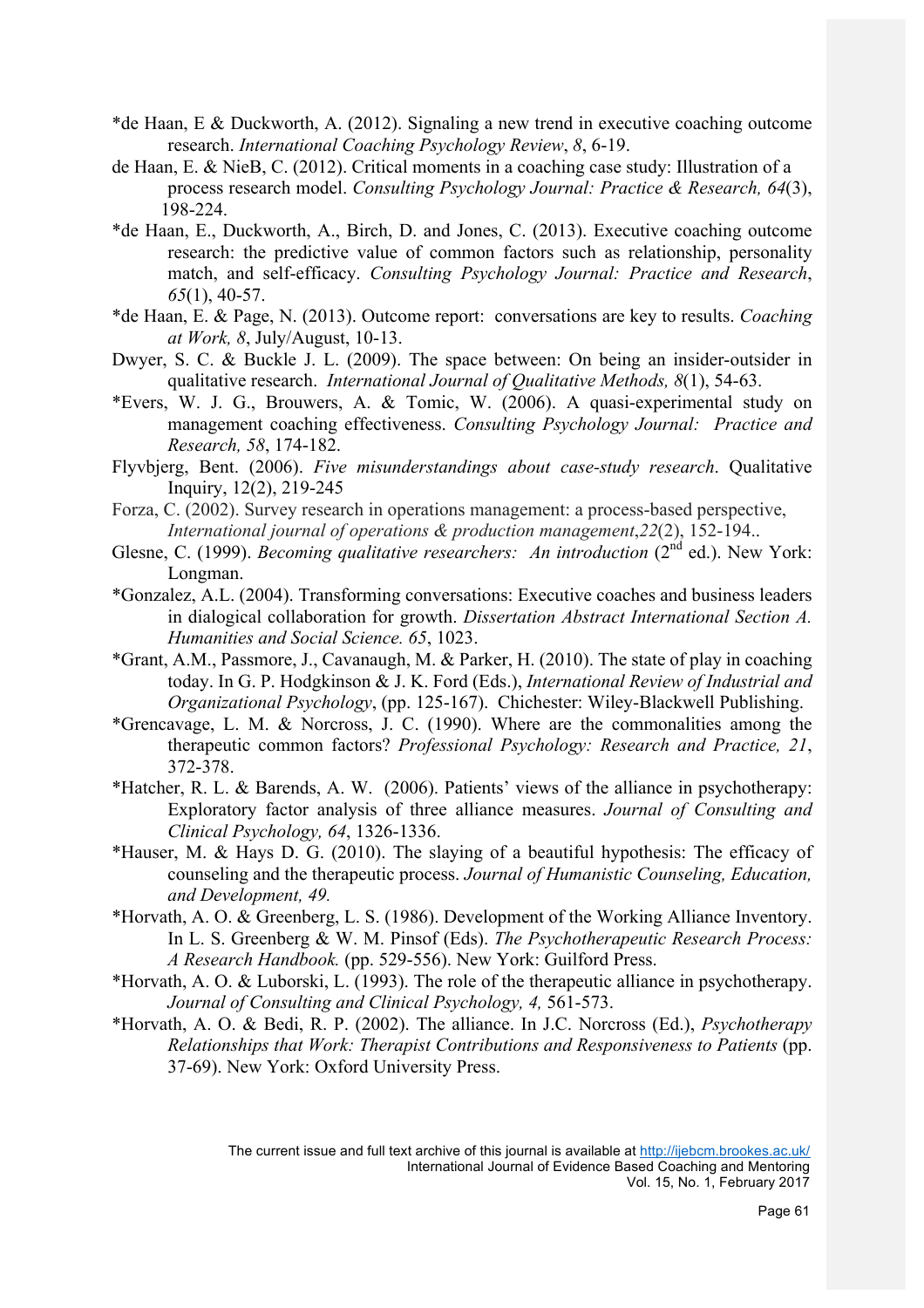- Horvath, A. O., Tapia, L., and Symonds, D. B. (2010). The alliance in couple therapy: The web of relationships. In J. C. Muran & J. P. Barber (Eds.), *The Therapeutic Alliance: An Evidence-Based Approach to Practice, pp.201-239. New York: Guilford.*
- Ianiro, P. M. & Kaufeld, S. (2014). Take care what you bring with you: How coaches' mood and interpersonal behavior affect coaching success. *Coaching Psychological Journal: Practice & Research. 66*(3), 231-257.
- \*Joo, B. K. (2005). Executive coaching: A conceptual framework from an integrative review of practice and research. *Human Resource Development Review, 4*(4), 462-488.
- \*Jowett, S. (2007). Interdependence analysis and the 3+1Cs in the coach-athlete relationship. In S. Jowette and D. Lavallee (Eds.), *Social Psychology in Sport* (pp. 15-77). New York, NY: Routledge.
- Jowett & Cockerill. (2003). Olympic medalists' perspective of the athlete-coach relationship. *Psychology of Sport and Expertise, 4*, 313-331.
- Jowett, S., Kanakoglou, K., & Passmore, J. (2012). The application of the 3+1Cs relationship model in Executive Coaching. *Consulting Psychology Journal: Practice and Research. 64*, 183-197. doi:10.1037/a0030316.
- Kansas Institute for Positive Change. Operational Definitions Elements of an Operational Definition [Online training document]. Retrieved on 07/14/2014 from http://www.kipbs.org/new\_kipbs/fsi/files/directobservationtips.pdf
- \*Kiel, F., Rimmer, E., Williams, K. & Doyle, M. (1996). Coaching at the top. *Consulting Psychology Journal: Practice & Research. 48*(2), 67-77.
- Kiesler, D. J. (1996). Contemporary interpersonal theory and research. New York: Wiley.
- \*Kilburg, R. R. (1996). Toward a conceptual understanding and definition of executive coaching. *Consulting Psychology Journal: Practice & Research. 48*(2), 134-144.
- \*Kilburg, R. R. (2001). Facilitating intervention adherence in executive coaching: a model and methods, *Consulting Psychology Journal: Practice and Research*, 53, 251-267.
- Krause, M., Altimir, C. & Horvath, A. (2011). Deconstructing the therapeutic alliance: Reflections on the underlying dimensions of the concept. *Clinica Y Salud (Clinic and Health), 22*,(3), 267-283.
- Kvale, S. (1995). The social construction of validity. *Qualitative Inquiry, 1*, 19-50.
- *\*Lambert, M.J.* (*1989*). The individual therapist's contribution to psychotherapy process and outcome. Clinical Psychology Review, 9, 469–485.
- \*Lambert, M. J. & Barley, D. E. (2001). Research summary on the therapeutic relationship and psychotherapy outcomes. Psychotherapy: Theory, Research, Practice, Training, 38, 357-361.
- Lampropoulos, G. K. (2000). Definitional and research issues in the common factor approach to psychotherapy integration: Misconceptions, clarifications, and proposals. *Psychotherapy Integration, 10*, 415-438.
- Lee, G. (2003). *Leadership Coaching*. CIPD: London
- Leedy, P.D. & Ormond, J.E. (2015). *Practical Research and Planning*. Saddle River, NJ. Prentice Hall.
- Lowman, R. (2012). The scientist-practitioner consulting psychologist. *Consulting Psychology Journal: Practice and Research*. 64(3). 151-156.
- Luborsky, L. (1976). Helping alliances in psychotherapy. In J. L. Cleghorn (Ed.), *Successful psychotherapy* (pp.92-116). New York: Brunner/Mazel.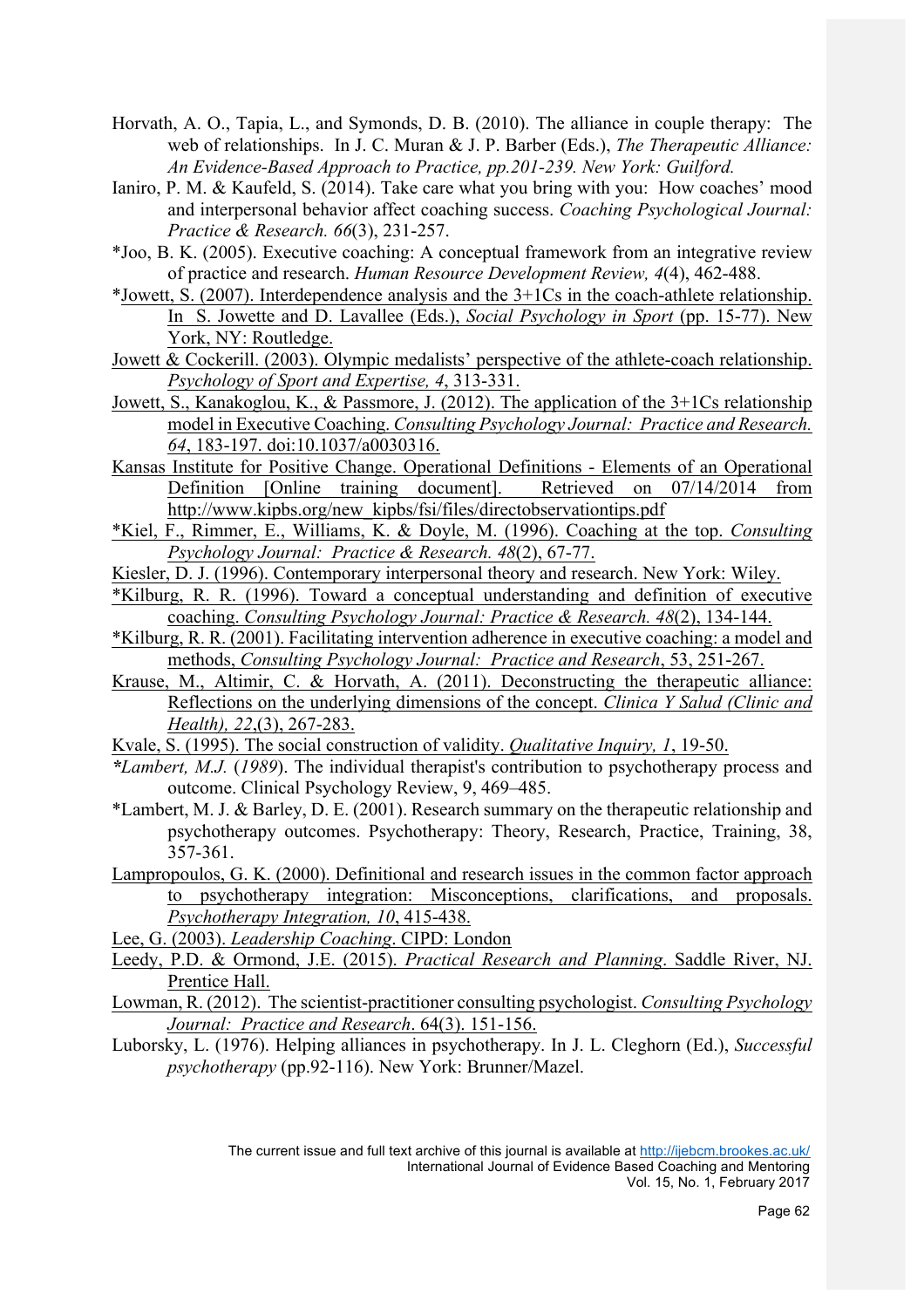- Luborsky, L., Barber, J. P., Siqueland, L., Johnson, S., Najavits, L. M., Frank, A., Daley, D. (1996). The revised helping alliance questionnaire (HAq-II). *The Journal of Psychotherapy practice and research*, *5*, 260-271.
- Machin, B. (2010). The nature of the internal coaching relationship. *International Journal of Evidence Based Coaching and Mentoring, 4, October 2010*, 37-52.
- Marmar, C., Weiss, D.S. & Gaston, L. (1989). Toward the validation of the California Therapeutic Alliance Rating System. *Psychological Assessment: A Journal of Consulting and Clinical Psychology. 1*, 46-52.
- \*Martin, D. J., Garske, M. P. & Davis, M. K. (2000). Relation of the therapeutic alliance with outcome and other variables. A meta-analytic review. *Journal of Consulting Psychology. 68,* 438-450.
- \*McKenna, D. D. & Davis, S. L. (2009a). What is the active ingredient equation for success in executive coaching. *Industrial and Organizational Psychology, 2*, 297-304.
- \*McKenna, D. D. & Davis, S. L. (2009b). Hidden in plain sight: The active ingredients of executive coaching. *Industrial and Organizational Psychology, 2*, 244-46.
- McAleavy, A. A. & Castonguay, L. G. (2014). The process of change in psychotherapy: common and unique factors. *Psychotherapy Research*, doi:10.1007/978-3-709115, - 1382-0\_15, Springer-Verlan Wien 2015.
- \*Melito, R. (2006). Integrating individual and family therapies: A Structural-Developmental Approach. *Journal of Psychotherapy Integration, 16*, 346-381.
- Moen, F. & Skaalvik, E. (2009). The effect from Executive Coaching on performance psychology*. International Journal of Evidence Based Coaching and Mentoring*, *7*, 31- 49.
- \*O'Broin, A. & Palmer, S. (2007) Re-appraising the coach-client relationship: The unassuming
- change agent is coaching. In S. Palmer, & A. Wybrow (Eds.) *Handbook of Coaching Psychology: A Guide of Practioners*. London, UK: Routledge
- \*O'Broin, A. & Palmer, S. (2009). Co-creating an optimal coaching alliance. *International Coaching Psychology Review, 4*, 184-194.
- O'Broin, A. & Palmer, S. (2010). The coaching alliance as a universal concept spanning conceptual approaches. *Coaching Psychology International, 3*, (3) 3-6
- Pargament, K. I., Lomax, J. W., McGee, J. S.& Fang, Q. (2014). Sacred moments in psychotherapy from the perspectives of mental health providers and clients: Prevalence, predictors, and consequences. *Spirituality in Clinical Practice, 1*, 248- 262. http://dx.doi.org/10.1037/scp0000043
- \*Passmore, J. (2008). *The character of the workplace coaching: The implications for coaching training and practice.* Stratford: University of East London.
- \*Passmore, J. & Fillery-Travis, A. (2011). A critical review of executive coaching research: a decade of progress and what's to come. *Coaching: An International Journal of Theory, Research and Practice, 4*(2), 70-88. doi:10.1080/17521882.2011.596484
- Patton, M. Q. (2001). Qualitative evaluation and research methods  $(3<sup>rd</sup>$  ed.). Newbury Park, CA: Sage Publications.
- Prochaska, J. O. & Norcross, J. C. (2007). *Systems of Psychotherapy: A Transtheoretical Analysis.* (6<sup>th</sup> ed.) Australia: Thomson/Brooks/Cole.
- Roese, N. J. & Vohs, K. D. (2012). Hindsight Bias. *Perspectives in Psychological Science, 7,* 411-426.